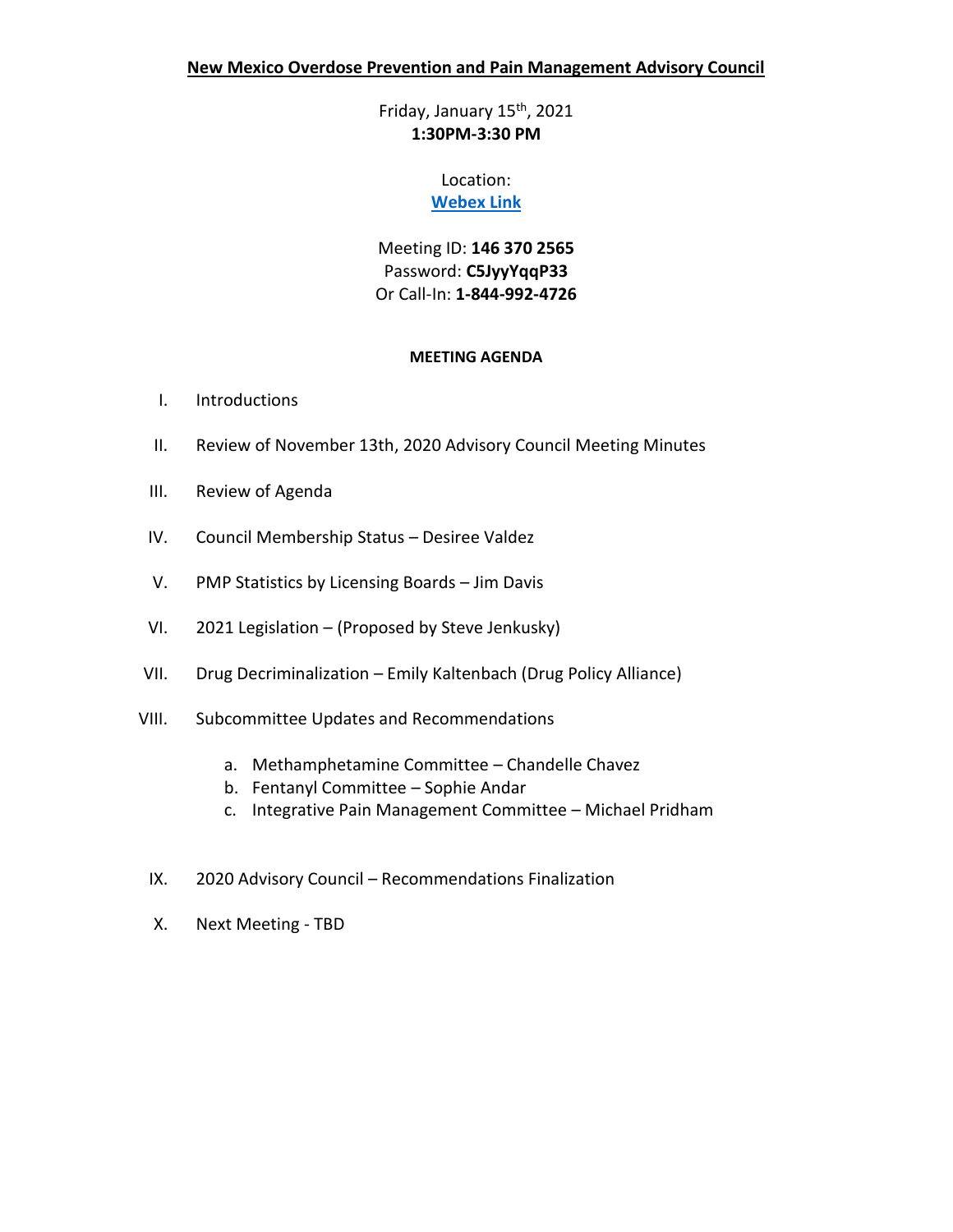# **Overdose Prevention and Pain Management Advisory Council Meeting Minutes January 15th, 2021 | 1:30 to 3:30 PM Location:** WebEx

#### **COUNCIL MEMBER ATTENDANCE**

**PRESENT:** Jennifer Burke, Ernie Dole, Jason Flores, Steve Jenkusky, Frances Lovett, Ralph McClish, Cheranne McCracken, Clare Romero, Brandon Warrick, Troy Weisler

**ABSENT:** Joanna Katzman, Michael Pendleton

**QUORUM:** Yes

**Other attendees:** Sophie Andar, Wence Asonganyi, Neal Bowen, Carlos Briano, Alisha Campbell, Eric Chavez, Karen Cheman, Mark Clark, Jaime Crowell, Donna Daniel, Karen Edge, Victor Ekpe, Marcus Erickson, Sharon Finarelli, Phil Fiuty, Evonne Gantz, Roxy Grajeda, Kimberly Greenberg, Brian Gutierrez, Autumn Hobson, Athena Huckaby, Lisa Jackson, LaShai Jake, Emily Kaltenbach, Robert Kelly, Stanford Kemp, Laurie Kerr, Alana Lee, Kathryn Lowerre, Brooke Parish, Haley Peterson, Janet Popp, Wendy Price, Michael Pridham, Galina Priloutskaya, Robert Rhyne, Ashley Riley, Toby Rosenblatt, Peter Ryba, Joann Sanchez, Laura Schwartz, Michael Sievert, Janet Simon, Samantha Storsberg, Josh Swatek, Dale Tinker, Desiree Valdez, Kamilla Venner

#### **MEETING MINUTES**

**I. Introductions** 

### **II. Review of November 13th, 2020 Advisory Council Meeting Minutes**

- **a.** Bill Barkman was removed from the Council Membership list for the Nov. Meeting Minutes and for the future since he has retired.
- **b.** Minutes were approved without dissent. Ralph McClish made, and Steve Jenkusky seconded the motion.

### **III. Review of Agenda**

- **a.** Brandon Warrick proposed a discussion about the changes in benzodiazepine prescribing during the meeting. Toby added this item to the agenda after the 2020 Recommendations discussion and said in the future he will try to move the recommendations discussion earlier in the agenda, to try to avoid rushing discussions about recommendations.
- **b.** Agenda was approved. Steve Jenkusky moved to approve & Frances Lovett seconded the motion.

#### **IV. Council Membership Status – Desiree Valdez**

- **a.** Desiree reported the Governor's Board and Commissions Appointments official has been contacted and they said they are working on appointments for the Advisory Council.
- **b.** She asked the attendees if anyone in attendance had received a letter about being newly appointed to the council. No one said they have been newly appointed.

### **V. PMP Statistics by Licensing Boards – Jim Davis**

- **a.** Jim presented on data about the Prescription Monitoring Program (PMP). To provide context, Jim shared NM has had a sharp uptick in overdose deaths recently with a strong emphasis on the use of fentanyl and its analogues. Use of non-fentanyl Rx opioids has declined. Based on Jim's projection methodology, overdose deaths and rates are expected to be higher in 2020 than in 2019.
- **b.** Regarding the PMP analysis, the data is based on New Mexico practitioners with at least 20 controlled substances patients, excluding the larger groups of hospital residents. The board with the highest number of practitioners with more than 20 controlled substance patients is the NM Medical Board and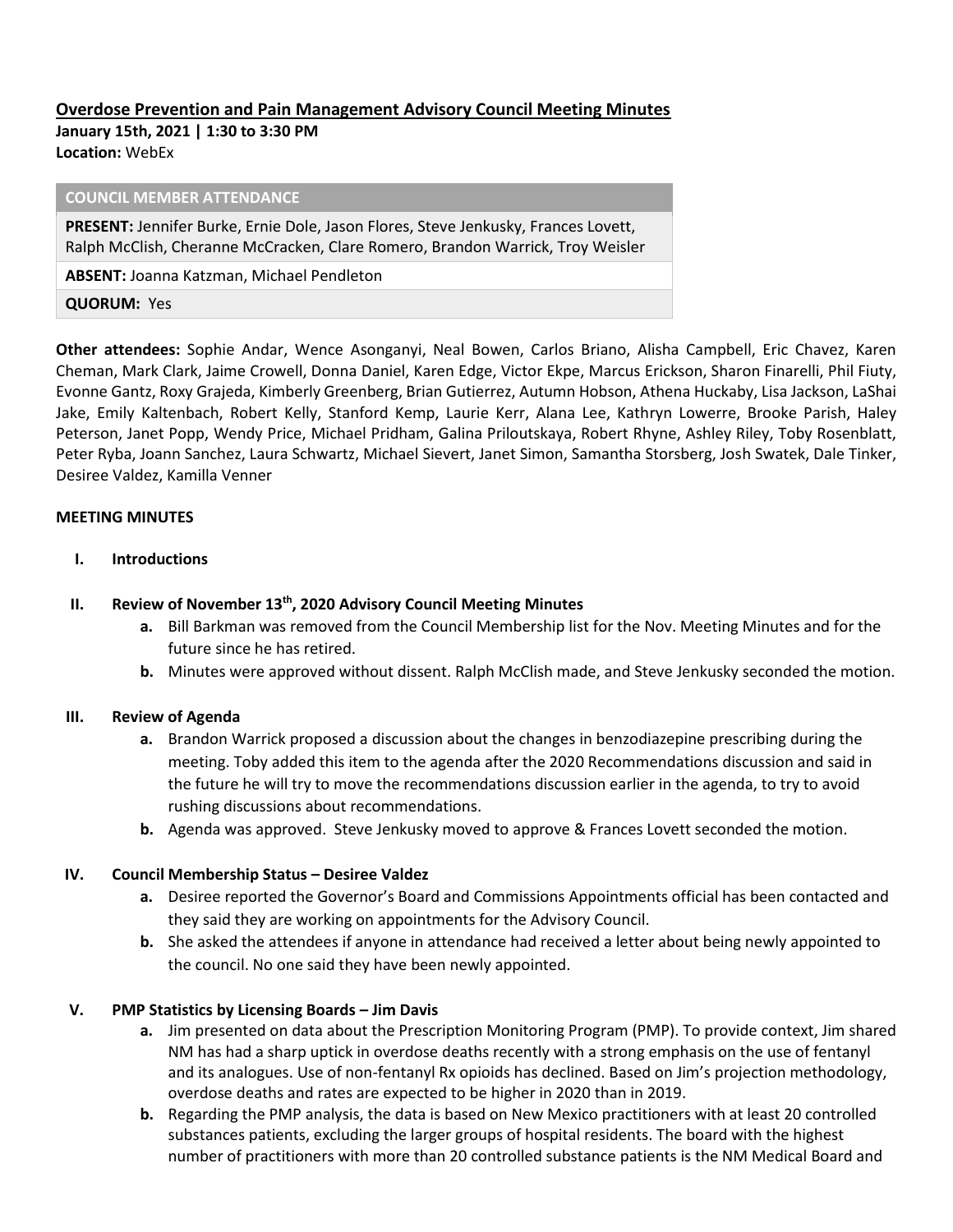the board with the lowest numbers consist of the Board of Pharmacy and Certified Nurse Midwives. The decline in the number of practitioners is not due to less providers, but changes in prescribing practices. There was a dip in the various of the measures in 2020 due to the pandemic and the temporary reduction in elective procedures, but the numbers moved up as the year went on. The number of folks with chronic opioid prescriptions did not decline, but those with short term prescriptions declined, probably due to the pandemic. The percentage of PMP checks have increased with all the boards since 2016 but there is still room for more growth.

## **VI. 2021 Legislation – (Proposed by Steve Jenkusky)**

- **a.** Toby reviewed 2021 legislation related to drug overdose. He reviewed different pre-filed house bills which cover studying injectable opioid treatment programs, DWI blood testing, carrying firearms while trafficking controlled substances. Senate pre-filed bills cover the physical therapy licensure compact, Law Enforcement Assisted Diversion (LEAD) appropriation, allowing fentanyl strips to be included in the harm reduction program. Another bill brought up was the chiropractic copay bill. A section of the Nursing Practice Act which allows nurses and LPNs working in opiate treatment programs to dispense methadone will also be brought up during the session this year.
- **b.** Discussion about all prescriptions changing to electronic formats, including controlled substances, took place. Council members had questions about this and Cheranne McCracken said she would share more information about this topic with the group via email.

## **VII. Drug Use and Possession Decriminalization – Presentation – Emily Kaltenbach (Drug Policy Alliance)**

- **a.** Emily Kaltenbach is the director of the Drug Policy Alliance in New Mexico and presented on decriminalization of drug use and possession. Decriminalization of drugs consists of eliminating criminal penalties for drug use and possession, possession of paraphernalia, and low-level drug sales. Most drug arrests are due to possession of small amounts of an illicit substance.
- **b.** Decriminalization is important because it addresses the severe health and socioeconomic consequences of drug arrests, racial disparities and over-policing in communities of color, and lack of investment in treatment and harm reduction programs. The benefits of decriminalization range from saving money on jail costs to reducing stigma about drug use, so people with substance use disorder do not feel as discouraged about seeking treatment and other support.
- **c.** The decriminalization efforts we have in NM currently are: Good Samaritan Law, LEAD programs in Bernalillo, Santa Fe, Rio Arriba, and Doña Ana counties, and the efforts to decriminalize use of cannabis and drug paraphernalia.

## **VIII. Subcommittee Updates and Recommendations**

## **a. Methamphetamine Committee – Evonne Gantz on behalf of Chandelle Chavez**

i. Chandelle is rotating leadership of the committee to Ashley Riley (Emergency Department Coordinator with the Overdose Prevention program with NMDOH) and a new meeting will be scheduled by Ashley soon.

## **b. Fentanyl Committee – Sophie Andar**

- i. Sophie will schedule a meeting for late January. E-mail Sophie if you would like to join this subcommittee: [sophie.andar@state.nm.us.](mailto:sophie.andar@state.nm.us) The meeting in Dec. consisted of discussing the recommendation about eliminating syringes and needles as drug paraphernalia. Council members had voted to approve this recommendation in draft form.
- ii. Josh Swatek shared about his recommendation to amend the Substance Control Act and the Harm Reduction Act to expand the supplies the Harm Reduction Program can distribute, particularly fentanyl test strips. He would like to amend the Public Health Act with his recommendation.
- **c. Integrative Pain Management Committee – Michael Pridham**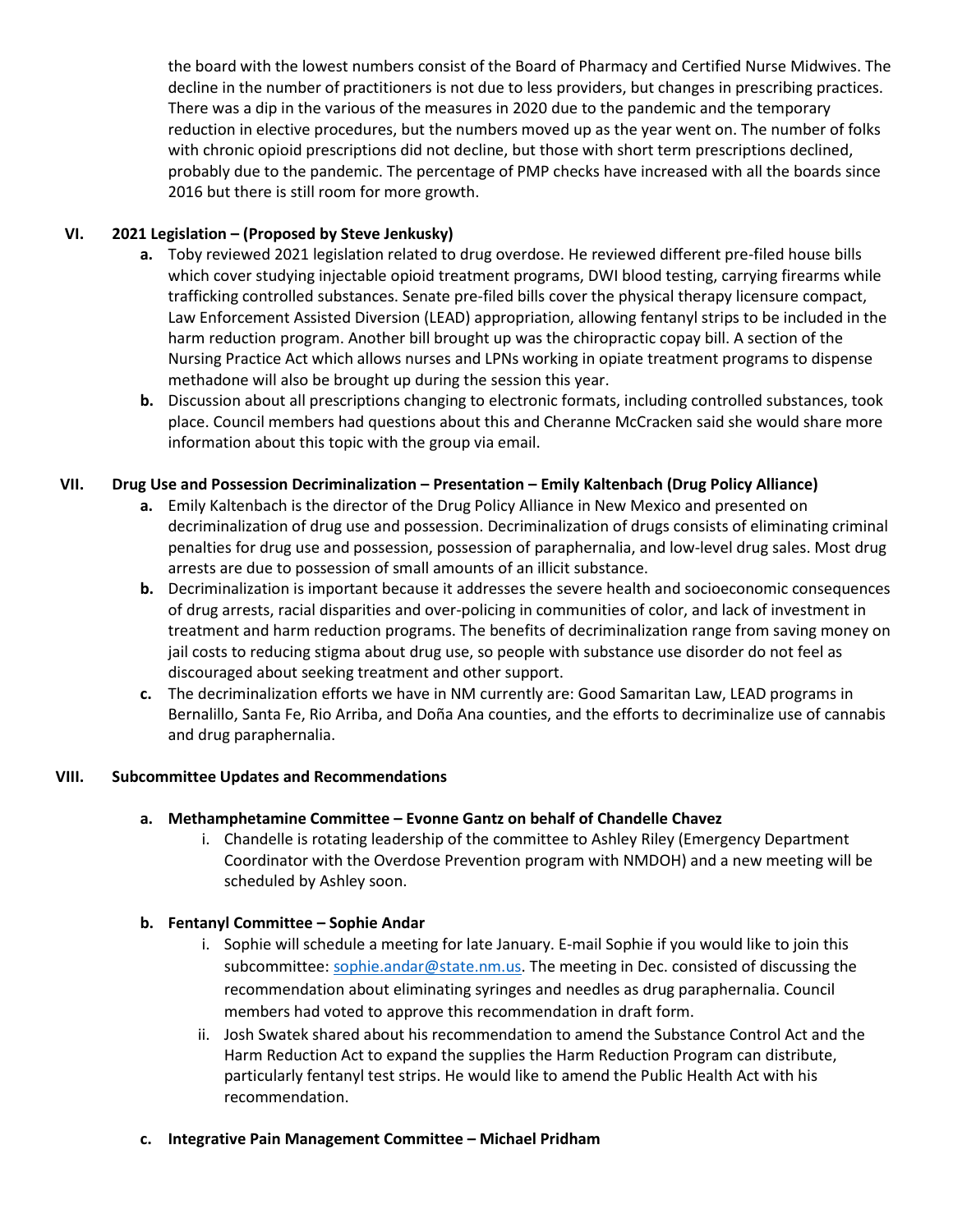- i. Michael Pridham met with former Representative Xochitl Torres-Small to cosponsor legislation to increase chiropractic coverage in Medicare. Congressional Representative and Secretary Designate of the Interior Deborah Haaland had already cosponsored this legislation and 91 representatives are sponsoring it.
- ii. The committee met on December  $4<sup>th</sup>$  and discussed the potential of decreased copays for acupuncture and other services, Medicaid inclusion, and rural tax credits for providers. Michael will be an expert witness for the copay bill coming up in this session. One of the suggestions for the committee is to work with the Primary Care Association for implementation of the pilot programs within the Federally Qualified Health Centers (FQHCs). Michael said he invited several legislators to this meeting, including Senator Ivey-Soto, who conveyed his appreciation of the work and the dedication of the Council. He also sent out a white paper to the Council from the National Association of Governors which recommends increasing access to integrative medicine in Medicaid, as well as a paper from the Journal of Pain which shows manual therapy modulates the pain processing centers in the brain.
- iii. Michael will send out a Doodle Poll for the next meeting date and time in mid-February. E-mail him for more information on this committee: [michael@drpridham.com](mailto:michael@drpridham.com)

## **IX. Recommendations Finalization**

Sophie shared two draft Recommendations for the Council members to discuss:

- **1.** (Previously approved as a draft) Eliminate the classification of syringes and needles as "drug paraphernalia" in NMSA 1978 30-31-25.1 to decrease the likelihood of syringe litter being found in public and to increase the return rate of syringes to safe disposal options, such as the NMDOH Syringe Service Program.
	- a. Discussion took place on how this amendment can help folks in rural and frontier communities. Council members had agreed to this recommendation in September 2020. Steve Jenkusky motioned to approve this recommendation & Ralph McClish seconded it. Votes in favor: Brandon Warrick, Cheranne McCracken, Frances Lovett, Jason Flores, Jennifer Burke, Ralph McClish, Steve Jenkusky, Troy Weisler, Ernie Dole. Absent: Clare Romero.
- **2.** (Presented Josh Swatek) "To promote personal and public safety, provide for additional protection against paraphernalia charges for individuals enrolled in the NMDOH Harm Reduction Program in NMSA 1978 24-2C and 30-31-25.1 for items used to consume or prepare substance provided by the NMDOH Harm Reduction Program, which have been determined by the department, to reduce negative health consequences associated with substance use."
	- a. Steve Jenkusky moved to approve this recommendation & Ralph McClish seconded it. Votes in favor: Brandon Warrick, Cheranne McCracken, Frances Lovett, Jason Flores, Jennifer Burke, Ralph McClish, Steve Jenkusky, Troy Weisler, Ernie Dole. Absent: Clare Romero.

### **X. Changes in Benzodiazepine Prescribing (New Agenda Item proposed by Brandon Warrick)**

Brandon Warrick shared the US Department of Health and Human Services has stated providers do not need to pass the X-waiver course and can instead write an "X" on prescriptions for buprenorphine, which means the substance will be used for substance use disorder as opposed to pain management.

**XI. Future agenda items:** Brandon Warrick proposed a discussion about Medication Assisted Treatment and treatment in general in our rural state. Send an email to Brandon, if you are interested in helping with the presentation: [brandonwarrick@salud.unm.edu](mailto:brandonwarrick@salud.unm.edu)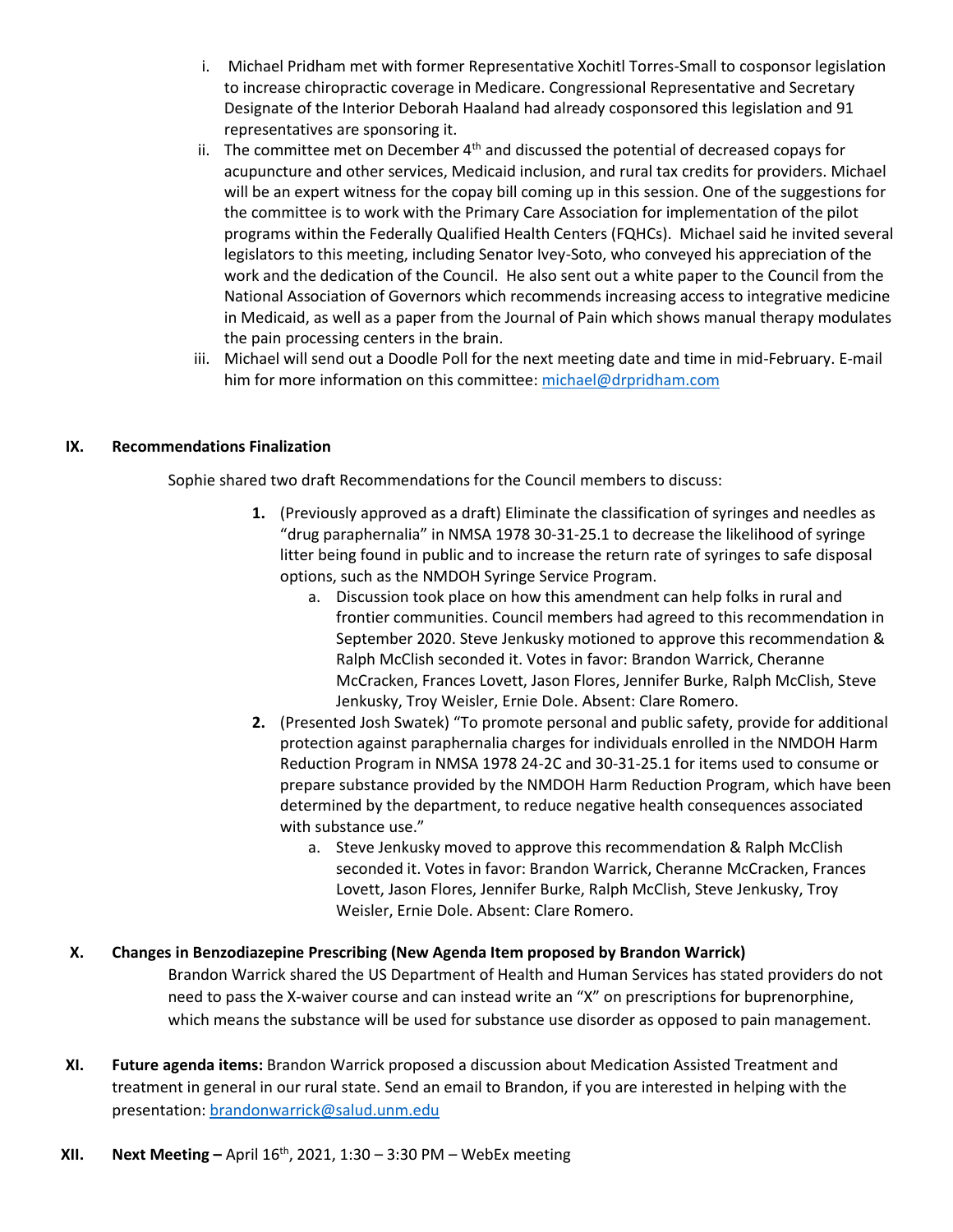# **Friday, April 16th, 2021** | **1:30PM-3:30 PM**

## **Location: [WebEx Link](https://nmdoh.webex.com/nmdoh/j.php?MTID=m1da20daf0d61d1e95a474a5406f78b1e)**

Meeting ID: **187 296 1127** Password: **EUxbeirv522**  Or Call-In: **1-844-992-4726**

### **MEETING AGENDA**

- I. Introductions 15 min
- II. Review of January 15th, 2021 Advisory Council Meeting Minutes 10 min
- III. Review of Agenda 5 min
- IV. Council Membership Status Desiree Valdez 5 min
- V. Presentation Quarterly Prescribing Report Jim Davis 10 min
- VI. Statewide Survey of Drug Use Kathryn Lowerre 5 min
- VII. 2021 Legislative Session Toby Rosenblatt 15 min
- VIII. Presentation Medication-Assisted Treatment in NM Brandon Warrick 20 min
	- IX. Presentation Injectable Opioid Treatment Snehal Bhatt, Medical Director, UNM Addiction and Substance Abuse Program. – 20 min
	- X. Subcommittee Updates and Recommendations 10 min
		- a. Methamphetamine Committee (none)
		- b. Fentanyl Committee Sophie Andar
		- c. Integrative Pain Management Committee Michael Pridham
	- XI. Next Meeting including proposed future agenda items TBD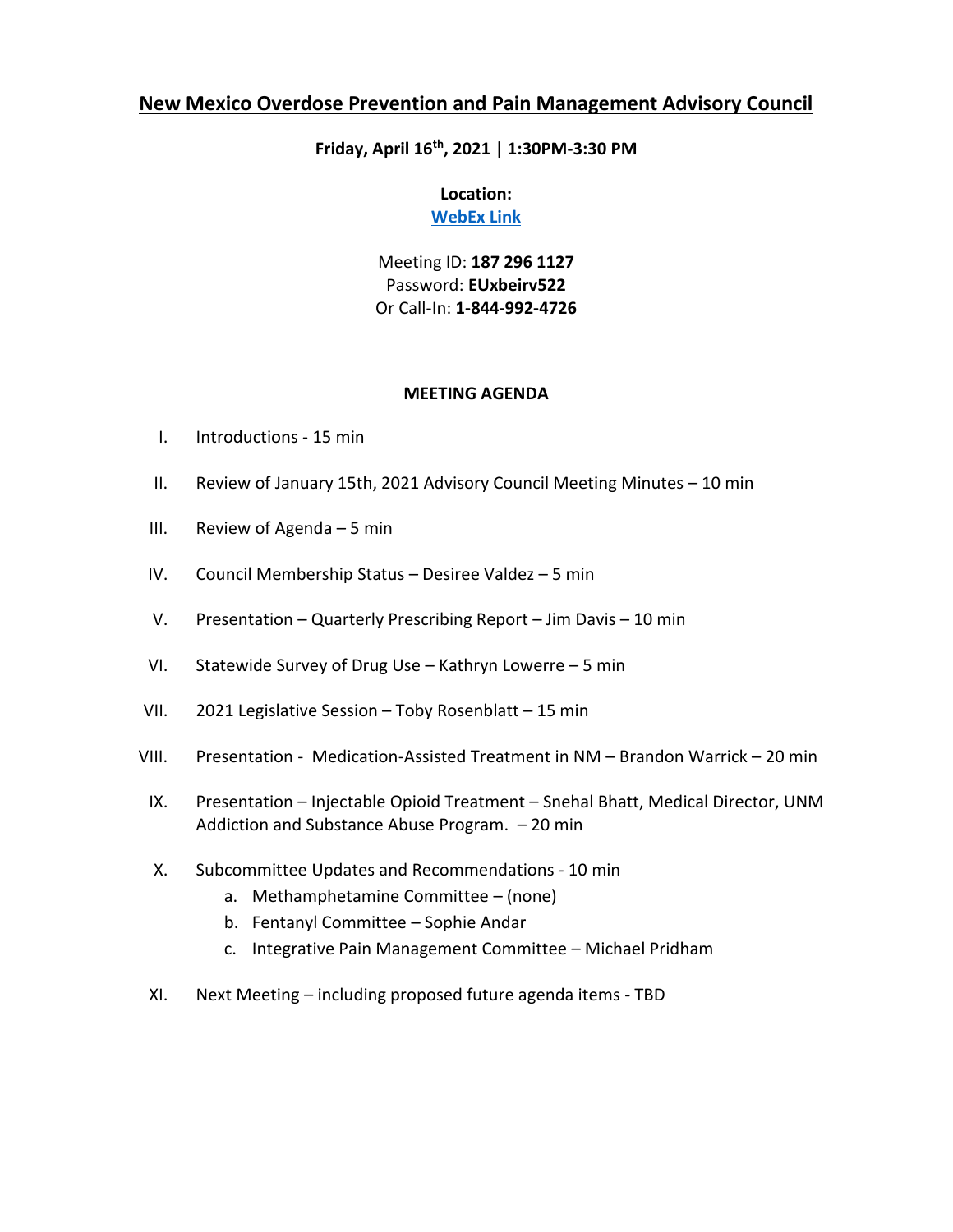## **Overdose Prevention and Pain Management Advisory Council Meeting Minutes**

**April 16th, 2021 | 1:30 to 3:30 PM Location:** WebEx

#### **COUNCIL MEMBER ATTENDANCE**

**PRESENT:** Ernie Dole, Joanna Katzman, Frances Lovett, Ralph McClish, Clare Romero, Brandon Warrick, Troy Weisler, Toby Rosenblatt

**ABSENT:** Jennifer Burke, Jason Flores, Steve Jenkusky, Cheranne McCracken, Michael Pendleton

**QUORUM:** Yes

**Other attendees:** Sophie Andar, Wence Asonganyi, Theresa Baillie, Snehal Bhatt, Laura Brown, Alisha Campbell, Danelle Callen, Chandelle Chavez, Eric Chavez, Karen Cheman, Mark Clark, Jim Davis, Jaime Crowell, Phil Fiuty, Tracy Gordon, Kimberly Greenberg, Raquel Guzman Vega, Amy Heflin, Lisa K. Jackson, LaShai Jake, Janet Johnson, Robert Kelly, Rebecca Leppala, Andrea Lohse, Kathryn Lowerre, Aaron Martinez, Matt Miller, AJ Pacheco, Haley Peterson, Sasha Poole, Michael Pridham, Galina Priloutskaya, Robert Rhyne, Jacqueline Romero, Peter Ryba, Art Salazar, Julie Salvador, Laura Schwartz, Michael Sievert, Janet Simon, Samantha Storsberg, Dale Tinker, Chris Trujillo, Desiree Valdez, Chris Vivian, Tonya Elyse Westrick-Henry, M. Yamada

#### **MEETING MINUTES**

**I. Introductions** 

#### **II. Review of January 15th, 2021 Advisory Council Meeting Minutes**

**a.** Minutes were reviewed. Ralph McClish moved to approve & Brandon Warrick seconded the motion. Minutes were approved after a typographical error was corrected.

#### **III. Review of Agenda**

**a.** The Agenda was reviewed with the group.

#### **IV.** Council Membership Status – Desiree Valdez

- **a.** Desiree reported the Governor's Board and Commissions Appointments contact, Melissa Salazar, has been contacted many times and has not responded to questions about appointment for the council. Toby noted that other Boards and Councils are reporting similar experiences.
- **b.** Clare Romero is stepping down from the Council and will no longer be representing the NM Association of Nurse Practitioners. The association is in the process of recruiting a new appointment.
- **c.** There was a question from someone about their application for an appointment a long time ago that never received a response, if they should submit another application. Toby said this question will be taken to the Office of the Governor Boards and Commissions appointments officer to get clarification about reapplying and if old applications need to get renewed or resubmitted, or if old applications will get reviewed.

#### **V. Presentation – Quarterly Prescribing Report – Jim Davis**

**d.** Jim reviewed the Quarterly Measures which highlighted data showcasing 12 month running totals of overdose deaths. There was a 15% increase in overdose death totals in 2020 between October and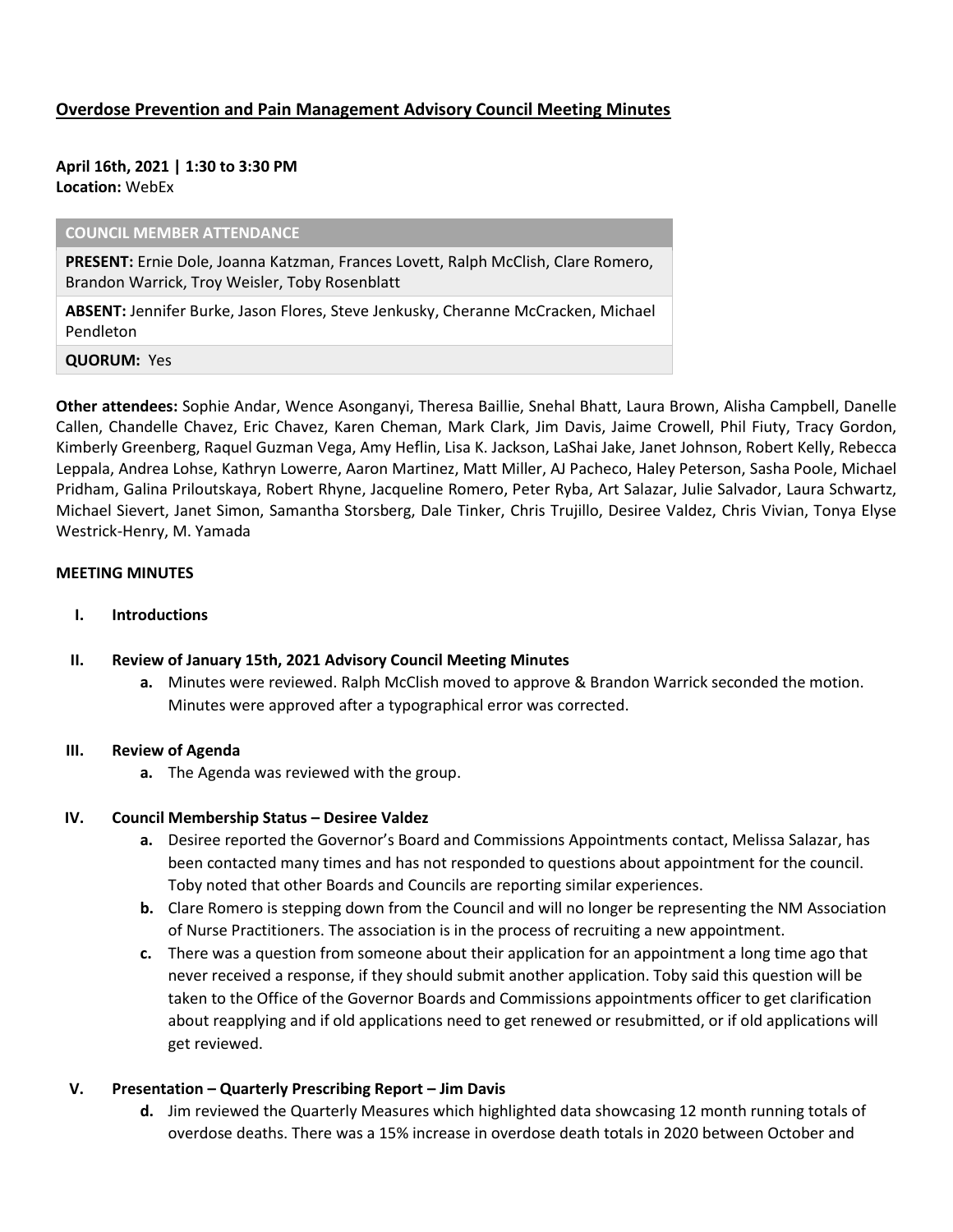December, based on provisional data. This is mainly due to increase in fentanyl-related overdose deaths. Overdose deaths due to cocaine have also increased.

- **e.** The number of patients using chronic opioids has plateaued. Making more strides to reduce those numbers has been impacted by the pandemic. The number of new patients who are potentially using opioids chronically are plateauing. MAT patients have also plateaued. These may increase as in person activities start up again.
- **f.** PMP measures are going in the right direction, but usage of PMPO could be increased. The Board of Pharmacy and Professional Licensing Boards could assist with enforcement. Concurrent opioid and benzodiazepine use is a concern and academic detailing could help with this challenge.
- **g.** Question: What is the plan for academic detailing?
	- i. Jim stated the boards have their own approaches to enforcing PMP use. Regarding academic detailing, Chris Trujillo stated that the Center for Health Innovation is detailing providers statewide and this will continue. In addition, Chris provides education and coaching to prescribers whose patients have suffered non-fatal overdoses. Kathryn Lowerre shared she has more information about the evaluation of the process of the statewide efforts concerning providers.

## **VI. Statewide Survey of Drug Use – Kathryn Lowerre**

- **a.** Kathryn explained the survey is meant to get a representative sample of the state regarding knowledge and attitudes folks have about various kinds of substance use, prevention, harm reduction, and treatment options.
- **b.** Main findings: Respondents to the survey stated they perceive an increase in substance misuse in their communities. Knowledge about what overdose risk looks like is high in adults in New Mexico. About a quarter of folks are not clear on the risks of taking extra doses of opioids or overdoses being fatal. Folks have identified fentanyl and cocaine as a serious health problem. Folks reframing substance use as an "illness" over a "weakness" or "both" is taking place in the state. More folks know about the Prescription Monitoring Program and they also think Narcan is important for folks to access.
- **c.** Findings that show little progress: Folks were not clear on how to access Narcan and these responses were specific to regions. Awareness of alternative pain management options did not change much.
- **d.** Question: How is this information used to work on interventions in the state?
	- ii. Kathryn shared this data is used to evaluate programs and policies, in addition to preparation of educational materials.
- **e.** Question: How are the Opioid Treatment Programs (OTP) doing with sending naloxone home with patients?
	- iii. UNM ASAP does this with their clients.
	- iv. Samantha Storsberg with Human Services Department shared their 21 Overdose Treatment Programs are required to provide naloxone as funding and access permits to clients. Sometimes the OTPs run into barriers in providing kits, but most can provide this service.
- **f.** Kathryn Lowerre's contact information is: [Kathryn.Lowerre@state.nm.us](mailto:Kathryn.Lowerre@state.nm.us)

### **VII. 2021 Legislative Session – Toby Rosenblatt**

- **a.** Toby reviewed house and senate bills that were introduced during the 2021 Legislative session pertinent relating to drug overdose prevention.
	- i. House Bill 46 Injectable Opioid Treatment Study: this bill would have funded a study to determine the feasibility and accessibility of an injectable opioid treatment program at the UNM Addiction & Substance Abuse Program. It made it to the Senate floor but did not get voted on.
	- ii. HB 123 Overdose Prevention Programs and Limited Immunity: This bill would have allowed municipalities and counties to work with DOH oversight to approve entities to establish and operate overdose prevention programs with safer injection sites. The advisory council has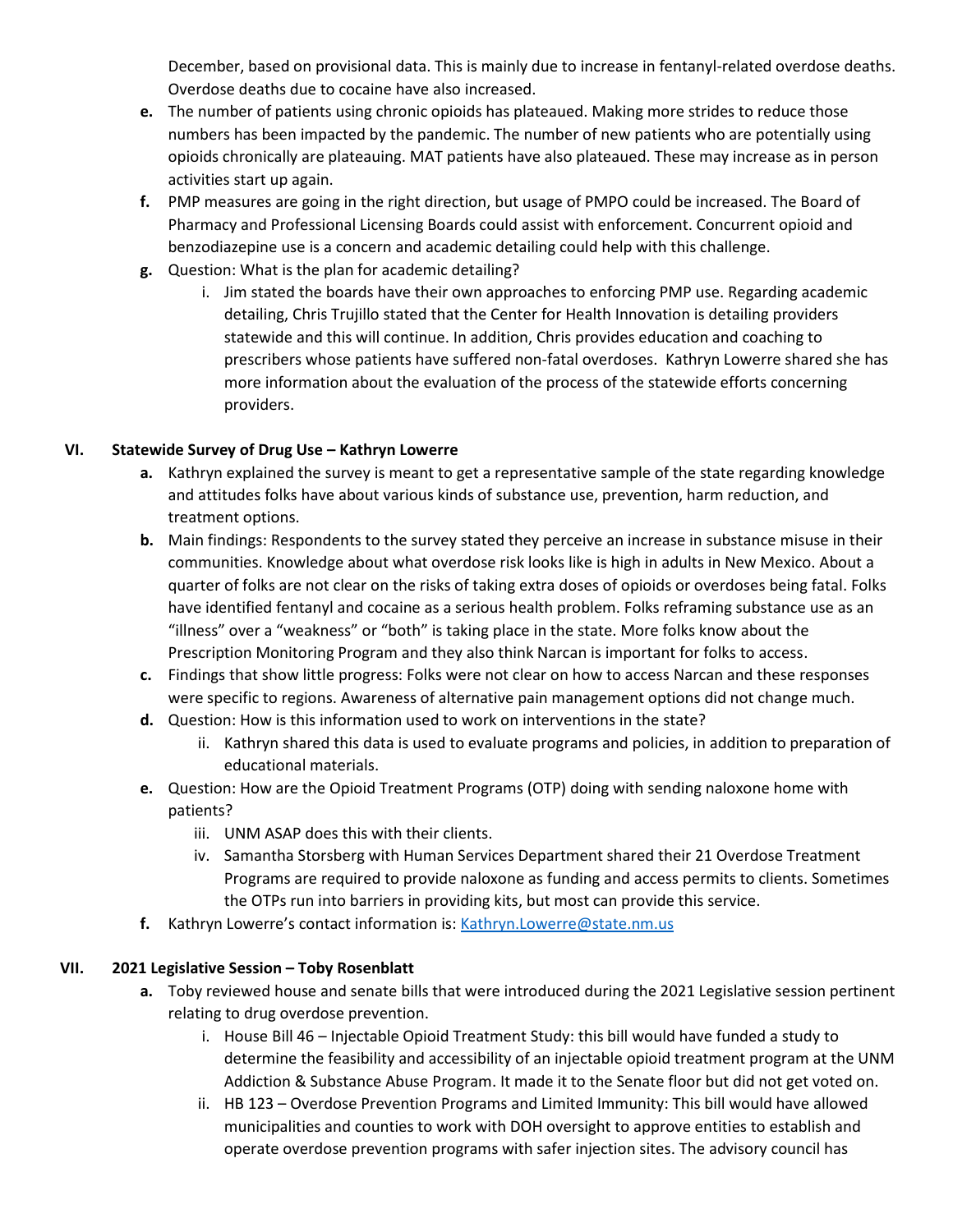recommended safe injection sites in the past and the council may want to discuss this further as a possible recommendation in the future. This bill died in the Senate Judiciary.

- iii. Senate Bill 255 Harm Reduction Act: This bill would have decriminalized the use of harm reduction supplies, including fentanyl test strips. The bill died in the Senate Judiciary Committee.
- iv. Senate Memorial 3 Fentanyl Overdose Recognition: This was an effort to publicize the increase of fentanyl overdoses in the state. It went to Senate Rules and was not considered there.
- v. HB 215 Behavioral Health Screening Coverage: This would have allowed HSD to provide medical assistance coverage to enrollees who have symptoms of alcohol or substance abuse or a mental health disorder. This bill would have also required county Sheriffs or jail administrators to provide medication assisted treatment. These folks would be offered a screening for referral to treatment. The bill died in the Senate Judiciary Committee.
- vi. SB 398 Rural Substance Use Recovery Services: This bill would have appropriated funds to HSD for programs to deploy mobile units in Santa Fe, Rio Arriba, Los Alamos, Taos, and Mora counties. This bill died in the Senate Finance Committee. The audience did not say whether they would like to hear more about such services at future meetings.
- vii. SB 23 Healthcare Purchasing Act: This bill would have limited the amount of copays that could be required for chiropractic services. The Advisory Council recommended such legislation. Michael Pridham shared this bill was waiting to be heard on the House floor when time ran out. A similar bill will probably be introduced again in the future.
- **viii.** SB 60 Physical Therapists License Compact: This bill would have allowed New Mexico to enter the Physical Therapists License Compact, which would have provided standards for interstate practice, in addition to easier access to physical therapists who provide non-pharmaceutical pain management. This bill was died in the Senate Judiciary Committee.

## **VIII. Presentation - Medication-Assisted Treatment in NM – Brandon Warrick**

- **a.** Brandon's presentation was titled, "Opioids The Evolving Epidemic." He shared on what is going well and what needs improvement as we work on addressing the opioid epidemic, as well as evidence-based treatments that could improve health outcomes.
- **b.** Synthetic opioids are causing significant problems in the United States and New Mexico. He said that that based on the statistics about overdose death, there has been a failure in addressing this. He also cited economics being a factor in addressing the opioid epidemic, the amount of money cartels makes with their profit margins, and the multi-level marketing model can be helpful in better understanding this issue.
- **c.** The evidence-based interventions he presented included medication assisted treatment (MAT), which has a broad spectrum of improvements for many. He states there is under prescribing of MAT for people in New Mexico. He stated that stigma is a factor in the lack of these services. Brandon is part of an implementation team that is working with rural hospitals to get patients in the ER connected to MAT immediately. Holy Cross Hospital has worked with the implementation team to get this service to their patients with drug use disorder.
- **d.** There was discussion about the ideas and interventions taking place in the state currently and what could be done now to work on the opioid epidemic due to the urgency of the situation. Toby asked the group if they wanted other presentations connected to what Brandon presented and what was discussed. Brandon shared he has been talking with Stanford Kemp with NMDOH about a statewide addiction hub/hotline with peer support, medical experts, etc.

# **IX. Presentation – Injectable Opioid Treatment – Snehal Bhatt, Medical Director, UNM Addiction and Substance Abuse Program**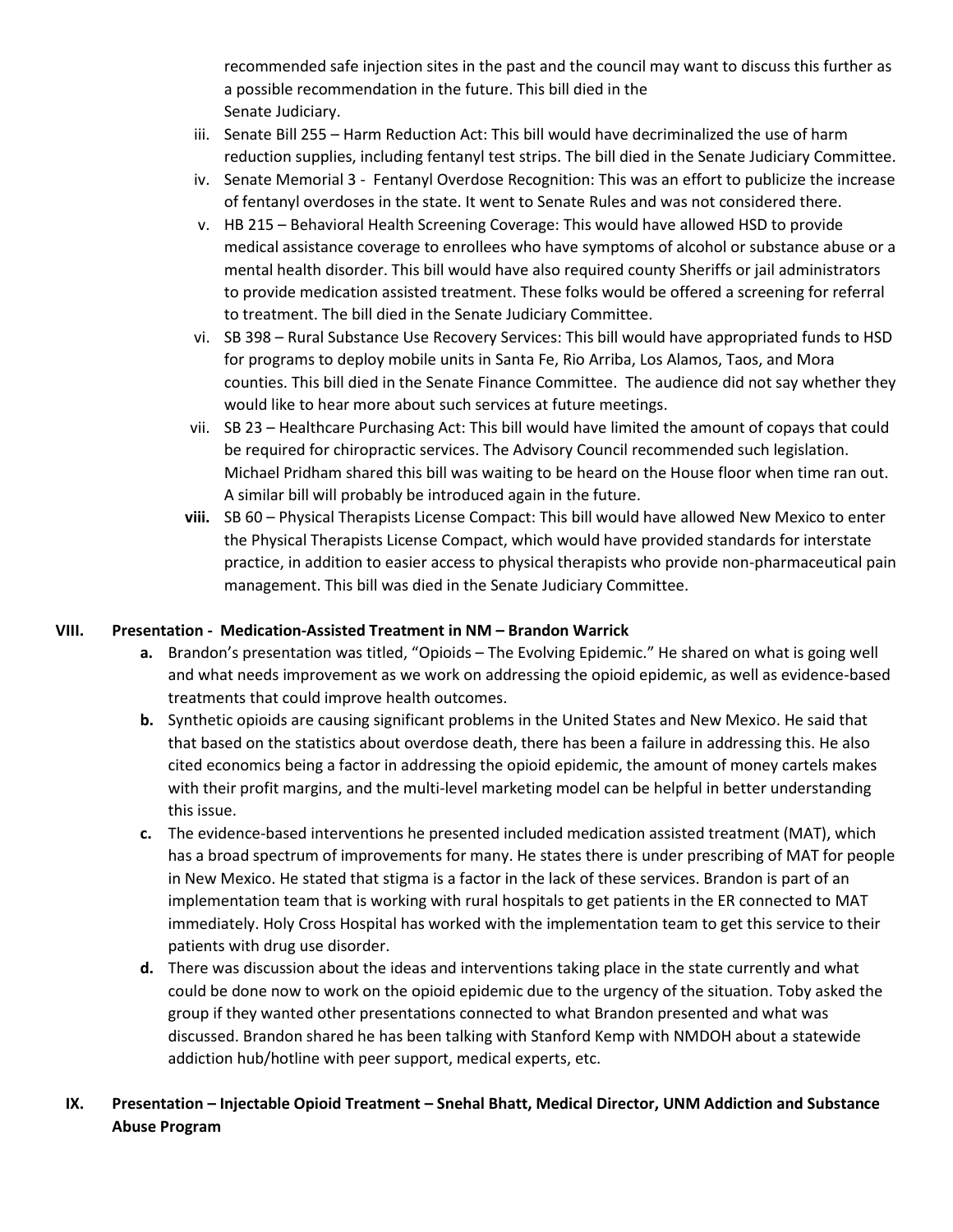- **a.** Dr. Snehal Bhatt, Chief of Addiction Psychiatry at UNM, presented on the contrast between the continued efforts to work on the opioid epidemic in the state and the severity of the challenges that are being faced. He expressed we need to stay innovative. He also mentioned how MAT can work, but there is a subgroup of patients who don't respond to MAT. He introduced Laura Brown, a Clinical Assistant Professor in the Addictions Division (under Dr. Bhatt) of UNM Department of Psychiatry and Behavioral Sciences, with a current Fulbright Global Scholar award, who presented on injectable opioid agonist treatment (iOAT) in Canada and Senate Bill 46, which did not get passed this year. Laura will visit Vancouver again in the summer of 2021 to learn more about injectable Opioid Addition Treatment (iOAT).
- **b.** Laura shared about the high societal cost of illicit opioid use and how innovative interventions are needed for the folks who do not respond to MAT. Several countries have this treatment available. There is substantial medical and psychosocial support for patients in these programs. The outcomes of this treatment are decreased use of street opioids, more engagement with the treatment program, better health outcomes, improved quality of life, and increased public safety. Safe injection facilities/safe consumption sites are not equal to iOAT as clients usually bring in pre-obtained illicit substances to SIF/SCS, while iOAT services are provided as form of MAT. Vancouver has had success with providing iOAT.
- **c.** Question: Does iOAT help clients sustain employment over time due to not having to focus their time on finding substances for use over the course of day? Laura mentioned iOAT requires clients to go to the clinic sometimes two to three times a day, which does cut into the workday. This type of program can serve as a stepping stone to other treatment and programs that comprehensively support the client.
- **d.** Laura Brown can be contacted at: [LABrown@salud.unm.edu](mailto:LABrown@salud.unm.edu)

## **X. Subcommittee Updates and Recommendations -**

- **a.** Fentanyl Subcommittee: Sophie Andar shared this group meets on the last Wednesday of the month. Although the legislation about fentanyl test strips and the memorial about fentanyl did not come through, CDC and SAMSHA are allowing their grantees to use money to purchase fentanyl test strips. People who are interested in this subcommittee, can contact Sophie at[: sophie.andar@state.nm.us](mailto:sophie.andar@state.nm.us)
- **b.** Integrative Pain Management Subcommittee: Michael Pridham shared about HB 34 (lower copays) not getting a hearing on the Senate floor this year. He hopes get HSD to allow Medicaid to cover integrative services. He will also meet with New Mexico's congressional delegation to discuss national prevention efforts by the American Chiropractic Association. The next subcommittee is meeting on June  $7<sup>th</sup>$ , 2021. People who are interested in joining this subcommittee may contact Michael Pridham at: [michael@drpridham.com](mailto:michael@drpridham.com)
- **c.** Michael also announced that another bill, HB 34, Podiatric Cost Sharing Limits, sponsored by Marian Matthews, provided that NM insurance providers could not impose a higher participant pay for services provided by a podiatrist than for primary care services.

### **XI. Next Meeting –** June 18 th, 2021, 1:30 – 3:30 PM – WebEx meeting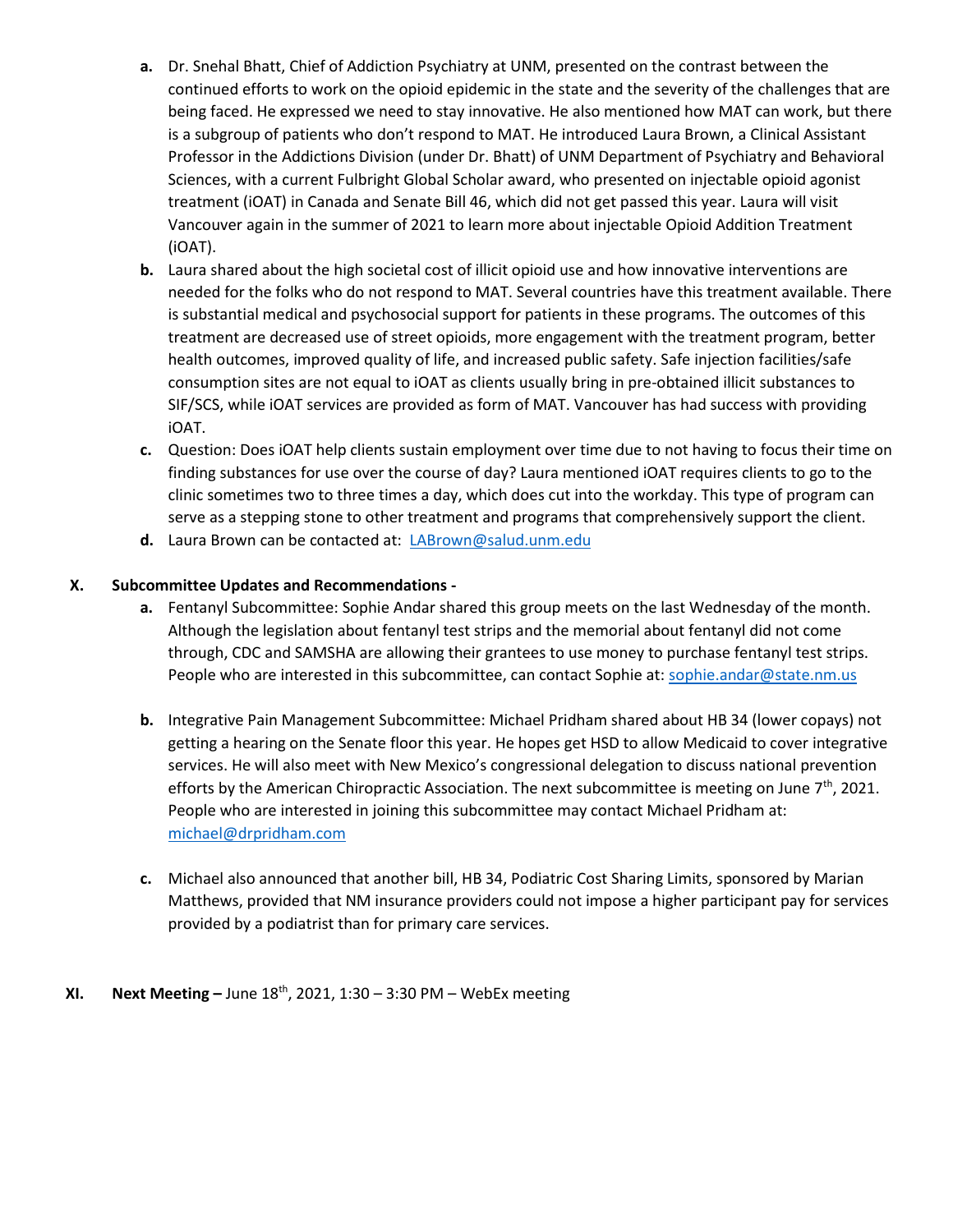## **Friday, June 18th, 2021** | **1:30PM-3:30 PM**

### **Location: [WebEx Link](https://nmdoh.webex.com/nmdoh/j.php?MTID=mb8d9069076ef21aee44ca39808c02126)**

Meeting ID: **187 889 6847** Password: **TRxz45dK2br** Or Call-In: **1-844-992-4726**

## **MEETING AGENDA**

- I. Introductions 10 min
- II. Review of Agenda 5 min
- III. Review of April 16th, 2021 Advisory Council Meeting Minutes 5 min
- IV. Council Membership Status Desiree Valdez 5 min
- V. Quarterly Prescribing Report Megan Deissinger 10 min
- VI. Presentation
	- a. Cannabis Regulation Act Hayley Peterson 30 min
	- b. Controlled Drug Legalization Kathryn Lowerre 15 min

### VII. Subcommittee Updates and Recommendations - 10 min

- c. Methamphetamine Subcommittee Desiree Valdez
- d. Fentanyl Subcommittee Sophie Andar
- e. Integrative Pain Management Subcommittee Michael Pridham
- VIII. Draft Recommendations based on April 16th presentations: 20 min
	- f. Brandon Warrick's presentation:
		- i. Stigma regarding people who have drug use disorder and about treatment for this disorder should be addressed.
		- ii. The NM Congressional Delegation should support the MAT Act, which will eliminate the requirement that practitioners obtain a separate X-waiver through the Drug Enforcement Agency (DEA) to prescribe buprenorphine for SUD treatment and require the secretary of Health and Human Services to develop a campaign that would educate practitioners about the change and encourage providers to integrate Substance Use Disorder treatment into their practices.
	- g. Snehal Bhatt's presentation:
		- i. The legislature should appropriate \$150,000 to fund a study to determine the feasibility and acceptability of an injectable opioid treatment program at the UNM Addiction & Substance Abuse Program.
- IX. Next Meeting including proposed future agenda items TBD Location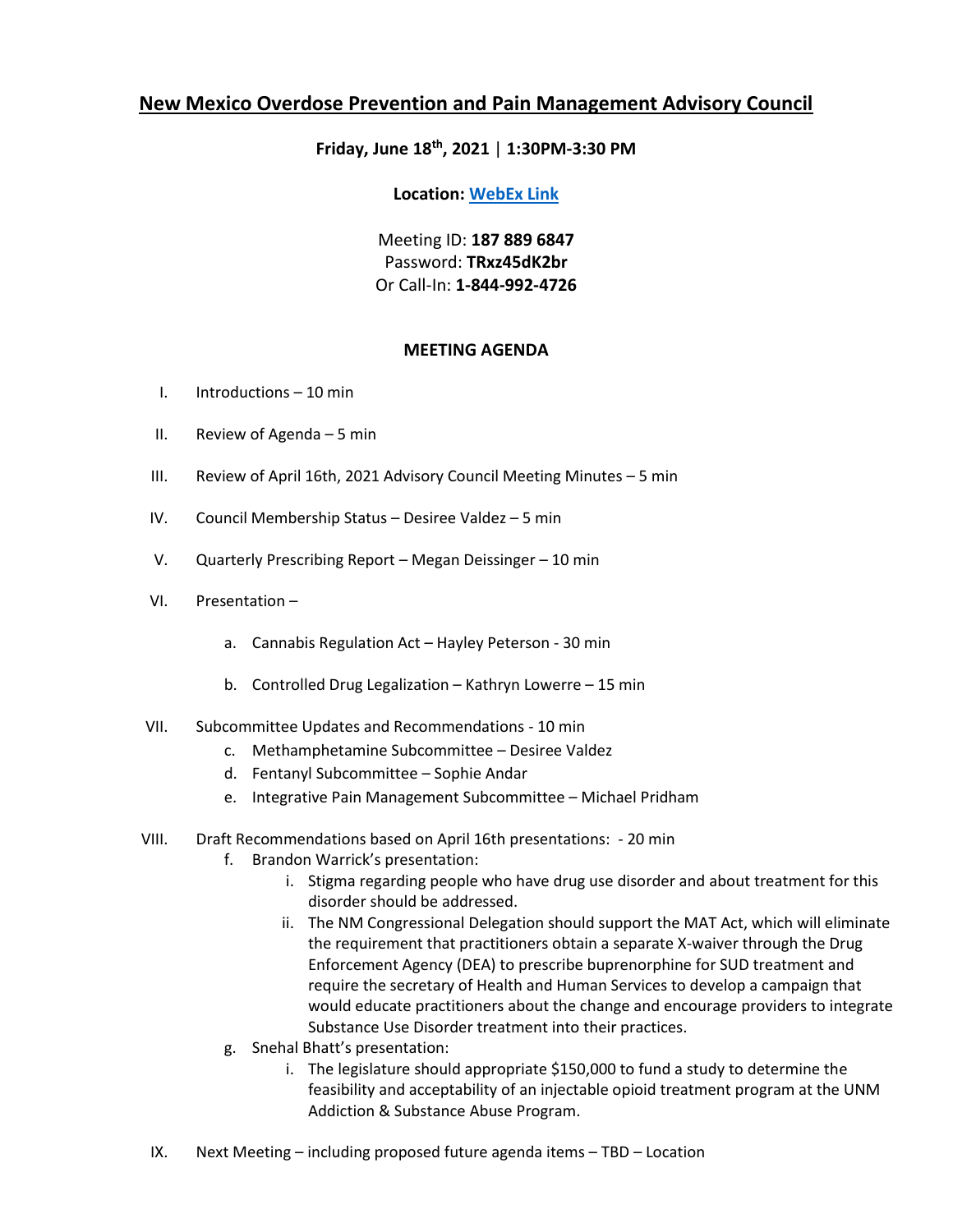## **Overdose Prevention and Pain Management Advisory Council Meeting Minutes**

**June 18th, 2021 | 1:30 to 3:30 PM Location:** WebEx

#### **COUNCIL MEMBER ATTENDANCE**

**PRESENT:** Ernie Dole, Ralph McClish, Cheranne McCracken, Toby Rosenblatt

**ABSENT:** Jennifer Burke, Dr. Jason Flores, Dr. Steve Jenkusky, Joanna Katzman, Frances Lovett, Brandon Warrick, Troy Weisler

#### **QUORUM: No**

**Attendees:** Sophie Andar, Wence Asonganyi, Richard Bell, Miles Bonny, Laura Brown, Amy Buesing, Alisha Campbell, Chandelle Chavez, Karen Cheman, Mark Clark, Jaime Davis, Megan Deissinger, Celia Fisher, Phillip Fuity, Roxanne Grajeda, Brian Gutierrez, Kayla Harrison, Melissa Heinz, Athena Huckaby, LaShai Jake, Emily Kaltenbach, Robert Kelly, Stanford Kemp, Heidi Krapfl, Kathyrn Lowerre, Andrea Owens, Brooke Parish, Hayley Peterson, Wendy Price, Michael Pridham, Galina Priloutskaya, Abigail Reese, Frank Roland, Theresa Rosales, Peter Ryba, Shahnaj Safi, Art Salazar, Laura Schwartz, Michael Sievert, Janet Simon, Samantha Storsberg, Josh Swatek, Dale Tinker, Chris Trujillo, Desiree Valdez, Raquel Guzman Vega, Christopher Vivian

#### **MEETING MINUTES**

- **I. Introductions** 
	- **a.** There was not a quorum of the Advisory Council members

### **II. Review of April 16th, 2021 Advisory Council Meeting Minutes**

**a.** The minutes were reviewed with the group. No changes were recommended.

### **III. Review of Agenda**

**a.** The agenda was reviewed with the group. No changes were recommended.

### **IV.** Council Membership Status - Desiree Valdez

**a.** Desiree reported the Governor's Board and Commissions Appointments contact, Melissa Salazar, has communicated that she is now in the process of reviewing applications for the vacant Advisory Council seats. Toby was scheduled to meet with Melissa on Tuesday, June 15<sup>th</sup>, but Melissa did not show up for the meeting. Desiree will follow up with Melissa to get updates on this process.

### **V. Quarterly Prescribing Report – Megan Deissinger**

- **a.** Megan reviewed the Quarterly Measures which highlighted data, which included the 12-month running total of overdose deaths in NM through the provisional data as of December 2020. Overdose deaths continue to increase, mainly driven by use of fentanyl and its analogues, and methamphetamine.
- **b.** The measures about the number of patients with concurrent opioids and benzodiazepines prescriptions has plateaued somewhat. Patients with chronic concurrent opioid and benzodiazepine prescriptions has also plateaued. Much of the data involving these patients has been impacted by the pandemic. The pandemic also impacted patients seeking out medication assisted treatment.
- **c.** Someone asked when the provisional data for overdose from 2020 become official. Robert Kelly with the NMDOH Substance Use Epidemiology Section said the data should be official by August 2021.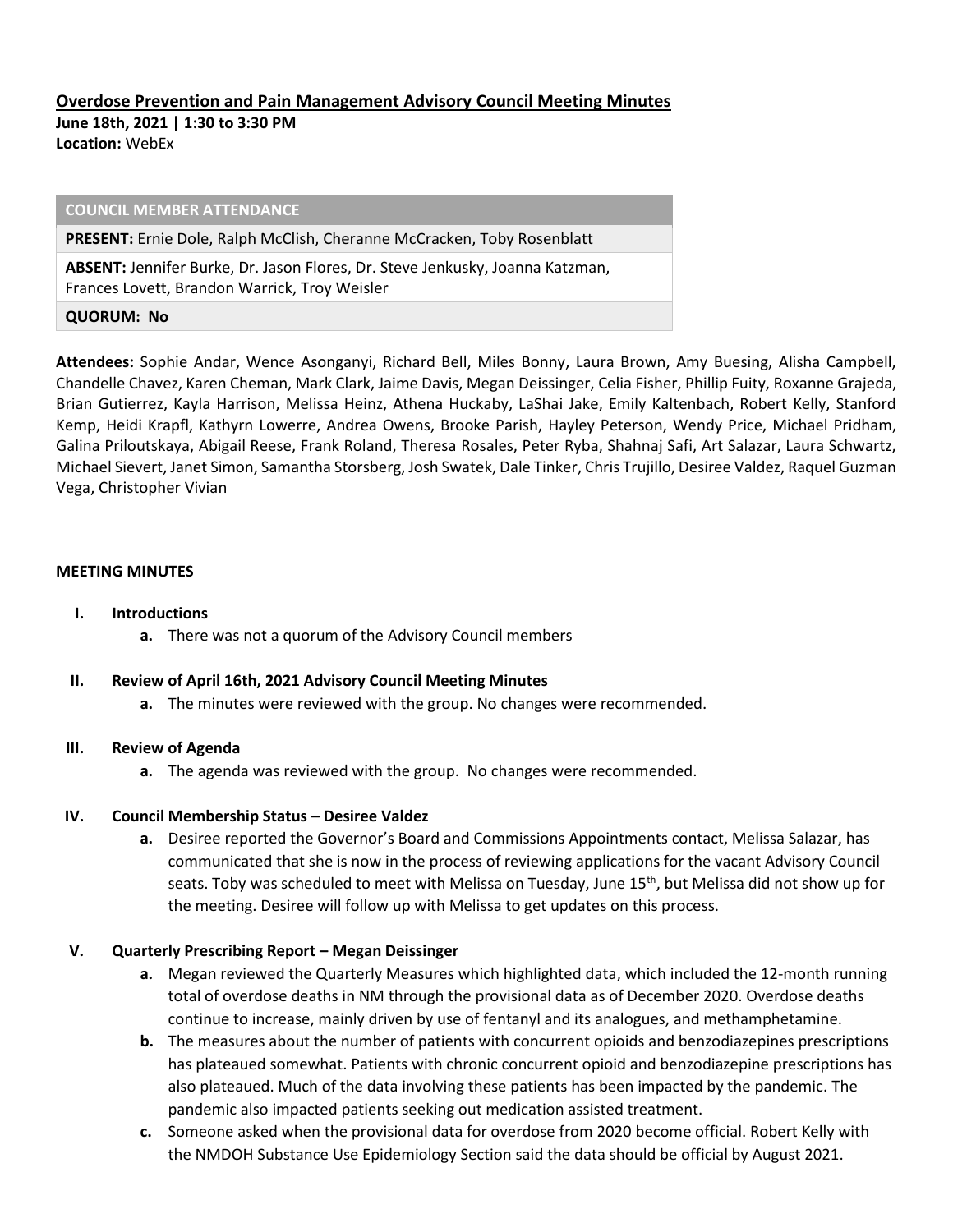**d.** There is room for improvement for practitioners checking the PMP for reports on new patients. improvement for practitioners checking the PMP for reports on new patients. Academic detailing and prescriber counseling could help with the concurrent prescribing of benzodiazepine and opioids.

## **VI. Presentations**

## **a. Presentation: Recreational Cannabis Through a Public Health Lens – Hayley Peterson**

i. Hayley presented comprehensive information about the legalization of adult use cannabis in New Mexico and how this may impact public health in the state. She reviewed legalization in other states, how the New Mexico regulatory framework looks currently, the public health perspective on this topic, and the issues emerging from legalization.

## **b. Presentation: Controlled Substance Legalization: – Kathryn Lowerre**

- ii. Kathryn presented context and what she researched about a proposal for a Controlled Substance Permit. She reviewed how legalization has been attempted in the past and currently. There is much debate for and against legalization of controlled substances from the perspectives of public policy and economics. She presented on the concept of such a permit, from an anonymously authored proposal, which is designed to work with the current pharmacy system. The permits would only be distributed to folks who have completed educational programs about controlled substances. There are several reasons this would be a complicated process and Kathryn shared issues ranging from the unintended consequences of legalizing all substances to public stigma, as well as pharmacy stock keeping up with demand.
- iii. There was discussion about the feasibility about this system and it was expressed there may not be the political will to get something like this permit system implemented. There was also concern regarding community members not being willing to be on a national list of permit holders due to stigma.

## **VII. Subcommittee Updates and Recommendations -**

- **a.** Methamphetamine Subcommittee: Desiree Valdez reported the subcommittee met on June 8<sup>th</sup> with 22 attendees. They discussed the history of the subcommittee, possible meeting formats, and next steps. A survey was conducted to see how folks viewed the meeting format moving forward. Desiree will work with Sophie to see how the subcommittees can work together. The next meeting is pending, and information will be sent out soon.
	- i. Contact Desiree Valdez for more details and to get included on the email list for this group: [desiree.valdez@state.nm.us](mailto:desiree.valdez@state.nm.us)
- **b. Fentanyl Subcommittee:** Sophie Andar shared the group last met at the end of April. They discussed observed need for public education about fentanyl test strips. She mentioned Desiree Valdez created some education materials about that topic. They also discussed the need for more public awareness of polysubstance use. Josh Swatek with the NMDOH Harm Reduction Program shared some updates about policy about fentanyl test strips. There are ongoing discussions with different state agencies to determine how to implement distribution of the test strips due to the current law defining them as drug paraphernalia. There is work on a new bill to ensure test strips are no longer considered to be paraphernalia. The subcommittee will meet on Weds. June 23rd from 2:30PM-4PM.
	- i. People who are interested in this subcommittee, can contact Sophie at: [sophie.andar@state.nm.us](mailto:sophie.andar@state.nm.us)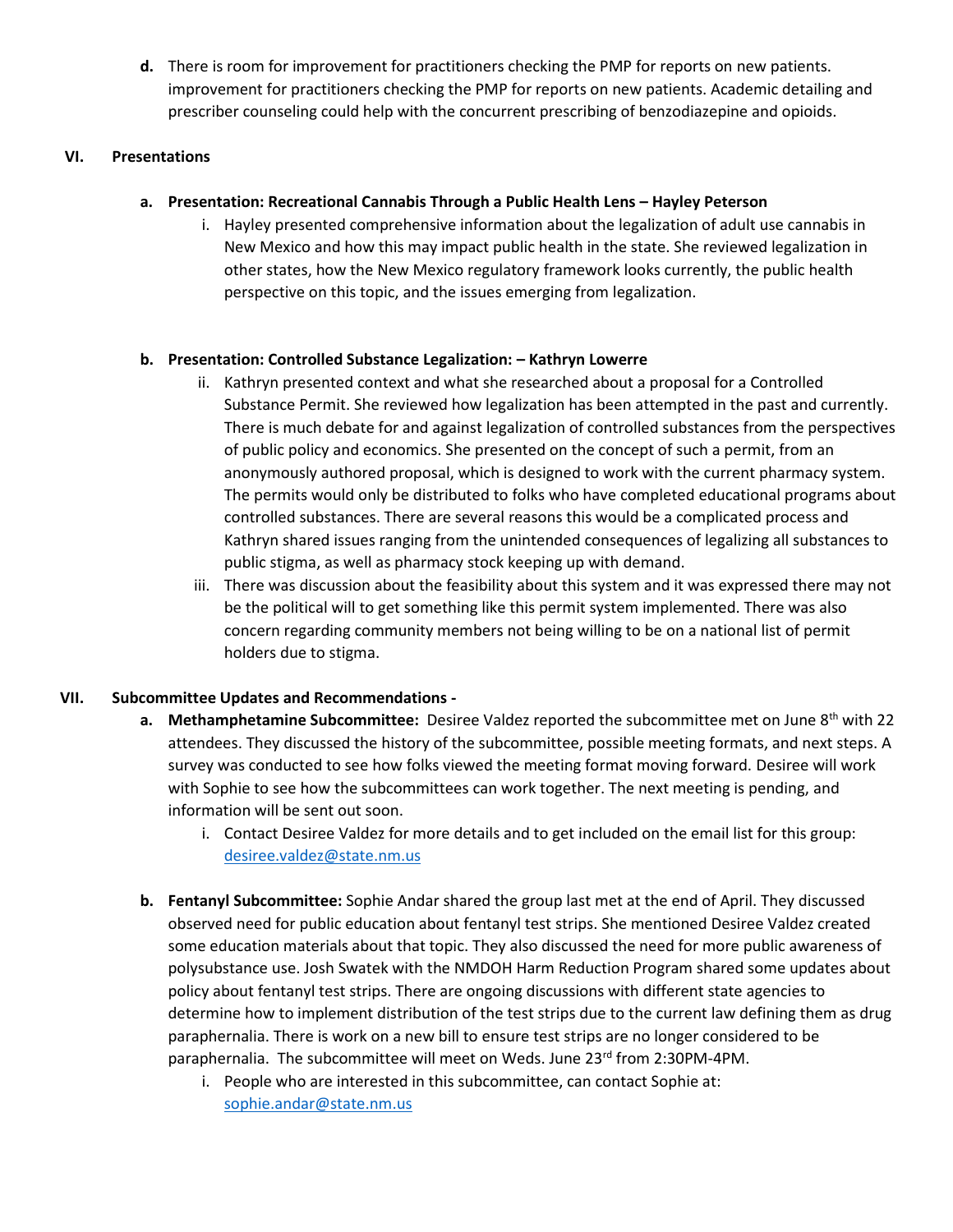- **c. Integrative Pain Management Subcommittee:** Michael Pridham shared that an important stakeholder in overdose prevention, Adan Dino Carriaga, passed away and there was a moment of silence during the meeting to honor his life. The group met on June 4<sup>th</sup> to discuss legislative updates on the national level. There is a bill which would allow chiropractors to work within their state's scope of practice. This would expand integrative healthcare services for pain management. Duke University has included the UNM Pain Department in their list of the top 4 departments in the country due to the number of Integrative Medicine services available. Michael is also working with Robert Rhyne to talk with HSD about chiropractic medicine being included in Medicaid. Michael will send out a Doodle Poll to schedule the next subcommittee meeting.
	- i. People who are interested in joining this subcommittee may contact Michael Pridham at: [michael@drpridham.com.](mailto:michael@drpridham.com)

## **VIII. Draft Recommendations based on April 16th presentations.**

- **a.** Toby Rosenblatt has drafted some recommendations based on recent presentations for the Council to review. These recommendations are based on the presentations made on April  $16<sup>th</sup>$ . They are in draft form and can be revised, as needed.
- **b.** These recommendations will be revisited in August due to the lack of quorum at the June meeting.

## **IX. Next Meeting – August 20th, 2021, 1:30 – 3:30 PM, Location: WebEx**

- **a.** Toby asked the council members in attendance when they would want to resume in-person meetings. They discussed the efficiency of meeting virtually, but that it is also beneficial to meet in person. It was also proposed there could be a hybrid meeting schedule with some being in person and others being virtual.
- **b.** Future Agenda Items: Toby proposed the group receive a presentation on pain management. Any ideas for presentations or possible presenters for the Advisory Council meeting can be sent to Toby: [toby.rosenblatt@state.nm.us](mailto:toby.rosenblatt@state.nm.us)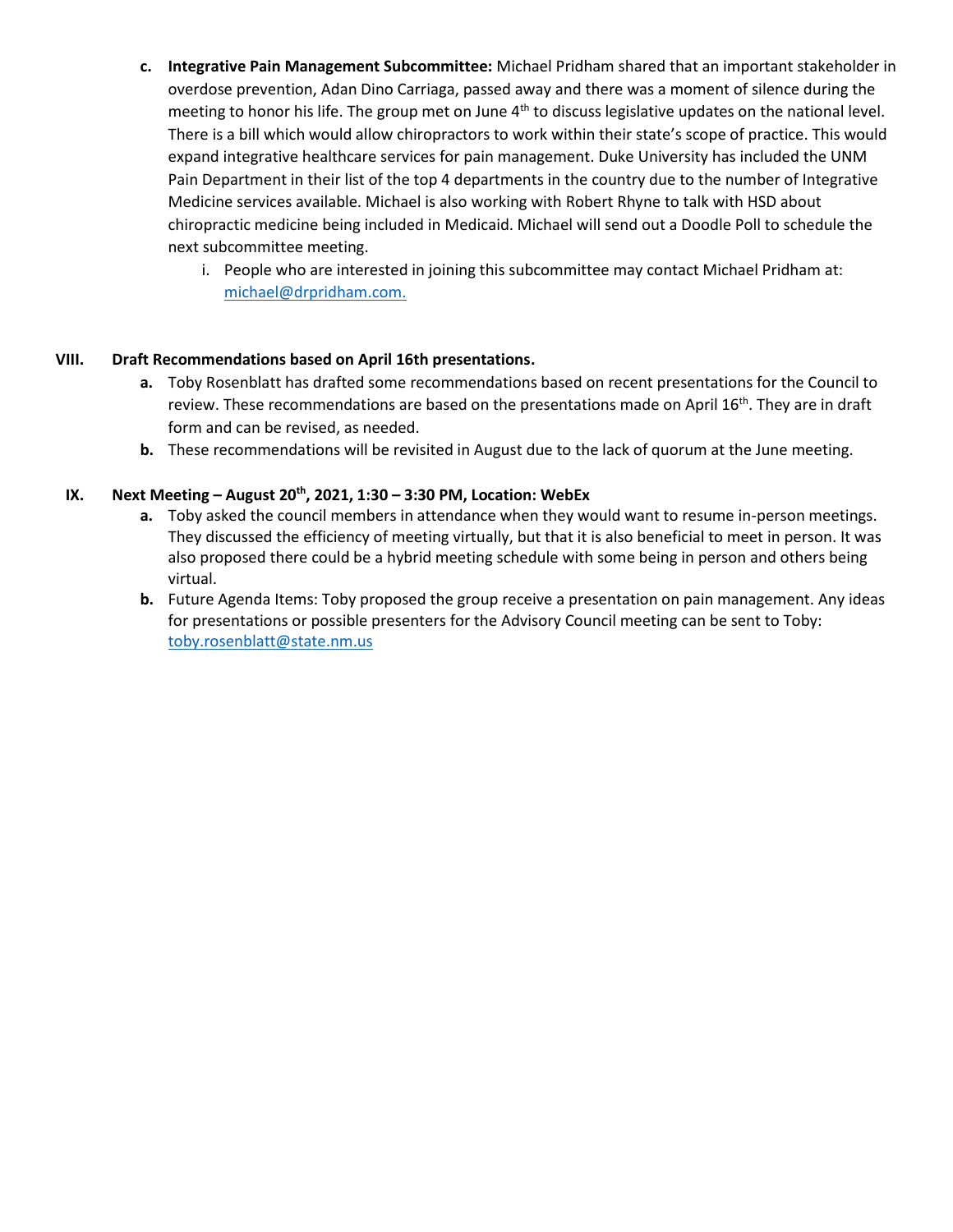# **Friday, October 29th, 2021** | **1:30PM-3:30 PM**

**Location: [WebEx Link](https://nmdoh.webex.com/nmdoh/j.php?MTID=meae9f7bf0d9b2dbe40f77b6881e99791)**

Meeting ID: **2480 150 2839** Password: **ypNJSax989m**  Or Call-In: **1-844-992-4726**

## **MEETING AGENDA**

- I. Introductions 10 min
- II. Review of Agenda 5 min
- III. Review of June 18th, 2021, Advisory Council Meeting Minutes 5 min
- IV. Council Membership Status Desiree Valdez 5 min
- V. Quarterly Prescribing Report Megan Deissinger
- VI. Presentation(s)
	- a. Dr. Joanna Katzman Take-home Naloxone 15 min
	- b. Dr. Nas Manole Interventional Pain Management and Health Policy 20 min
- VII. Subcommittee Updates and Recommendations 10 min
	- a. Methamphetamine Subcommittee Desiree Valdez
	- b. Fentanyl Subcommittee Brandon Warrick
	- c. Integrative Pain Management Subcommittee Michael Pridham
- VIII. Draft Recommendations based on April 16th presentations: Attached 20 min
- IX. Next Meeting including proposed future agenda items TBD Location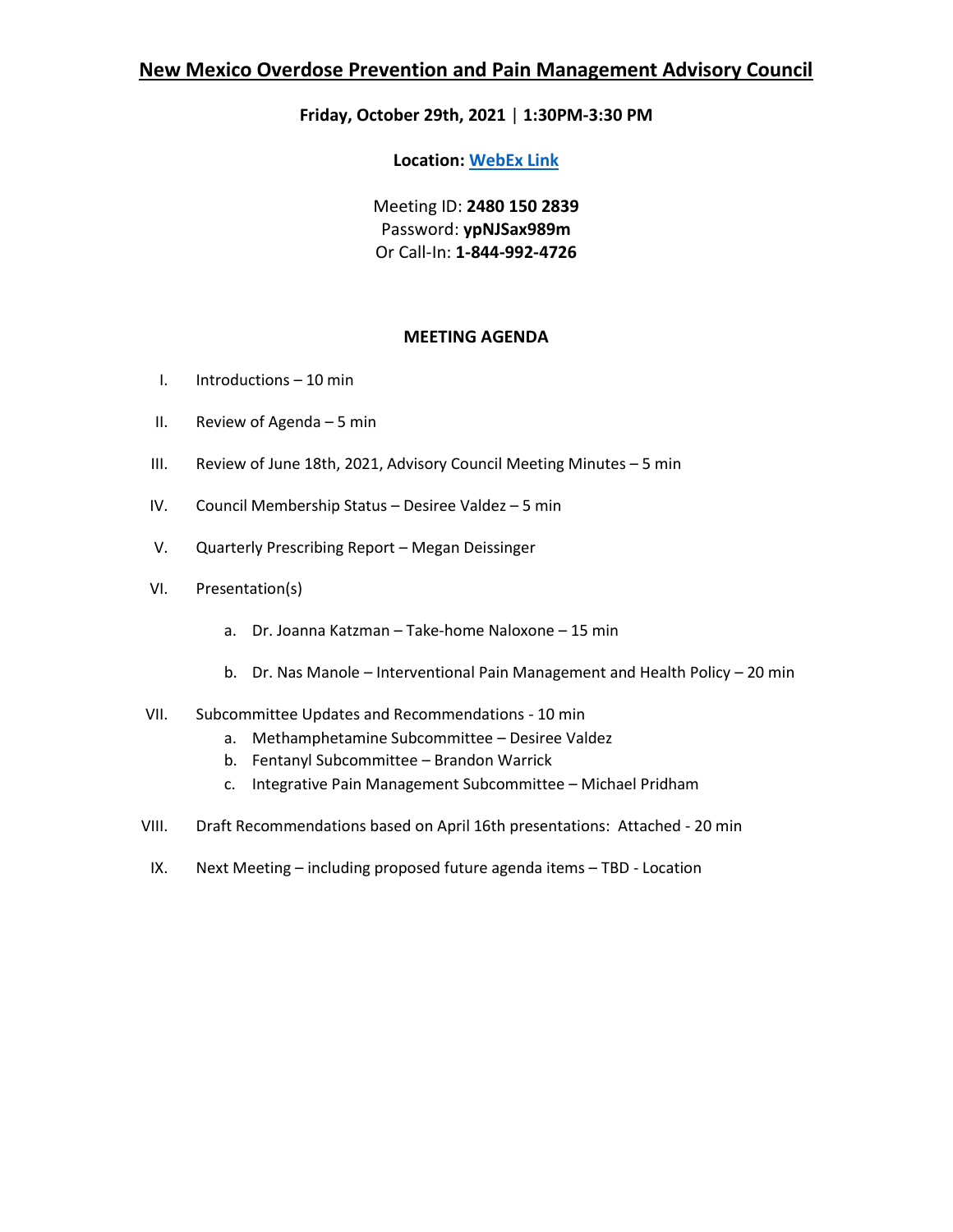# **Overdose Prevention and Pain Management Advisory Council Meeting Minutes**

**October 29th, 2021 | 1:30 to 3:30 PM Location:** WebEx

**COUNCIL MEMBER ATTENDANCE PRESENT:** Jennifer Burke, Joanna Katzman, Frances Lovett, Ralph McClish, Cheranne McCracken, Brandon Warrick **ABSENT:** Ernie Dole, Jason Flores, Steve Jenkusky, Troy Weisler **QUORUM: Yes**

**Attendees:** Erica Abeyta, Richard Bell, Miles Bonny, Amy Buesing, Alisha Campbell, Flor Cano-Soto, Eric Chavez, Jaime Davis, Megan Deissinger, Marcus Erickson, Teresa Evaro, Celia Fisher, Sondra Frank, Phillip Fuity, Manon Gouse, Roxanne Grajeda, Kimberly Greenberg, Brian Gutierrez, Kayla Harrison, Melissa Heinz, Lisa K. Jackson, LaShai Jake, Robert Kelly, Stanford Kemp, Laurie Kerr, Andrew Knox, Kathryn Lowerre, Andrea Maloney (Owens), Matt Meehan, Savannah Morris, AJ Pacheco, Brooke Parish, Hayley Peterson, Janet Popp, Michael Pridham, Galina Priloutskaya, Abigail Reese, Robert Rhyne, Theresa Rosales, Toby Rosenblatt, Shahnaj Safi, Art Salazar, Dawn Sanchez, Laura Schwartz, Susan Seefeldt, Valerie Speidel, Samantha Storsberg, Josh Swatek, Mikiko Takeda, Desiree Valdez, Raquel Guzman Vega, Samantha Winter, Dominick Zurlo

### **MEETING MINUTES**

### **I. Introductions**

**a.** There was a quorum of the Advisory Council members

### **II. Review of June 18th, 2021 Advisory Council Meeting Minutes**

**a.** The minutes were reviewed with the group. No changes were recommended.

### **III. Review of Agenda**

**a.** The agenda was reviewed with the group. No changes were recommended.

### **IV.** Council Membership Status - Desiree Valdez

**a.** Desiree reported she is in touch with Melissa Salazar and applications from are in process. Melissa has numerous task forces, councils, and other boards in the state to attend to, so she is working on getting our appointments done as soon as possible. As soon as Desiree has more information, she will provide an update. Phil Fuity and Andrea Maloney (Owens) have applied to the council and as soon as there is more information on the status of the applications, it will be shared.

## **V. Updates – Megan Deissinger**

**a. Quarterly Prescribing Report -** Megan reviewed the Quarterly Measures which highlighted data, including the 12-month running total of overdose deaths in NM through the provisional data going into 2021. Overdose deaths continue to increase and remain driven by use of illicit fentanyl and its analogues. There are still many New Mexicans on opioids and benzodiazepine concurrently, which is concerning. A lot of the data are impacted by the pandemic and it's not clear what drove the overdose death increase in 2020 and how the rates may stabilize in 2021. Medication Assisted Treatment patient numbers have plateaued and there is room for improvement with this indicator. PMP usage should also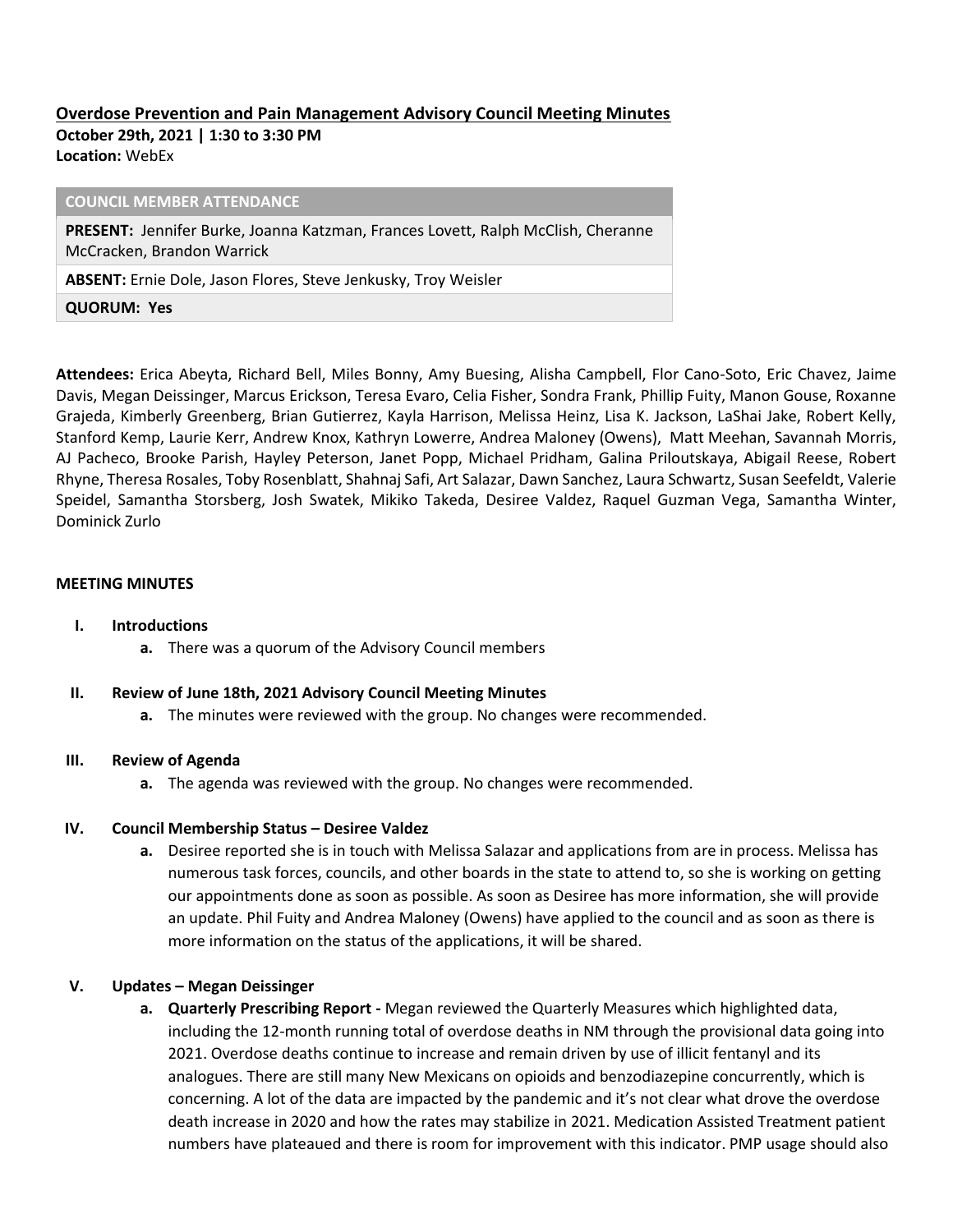be higher. There was a question about whether there has been an association with a reduction in access to prescription opioids with the increase in illicit fentanyl use during the pandemic. Megan mentioned these trends started before the pandemic, so it is not clear what impact the pandemic has had on these data at this point.

- **b. SB 211 – (Sen William Soules, 2019) Requiring Providers to advise patents on risk of overdose and prescribe naloxone, and Changes in Naloxone Dispensing –** Megan shared on this bill and how it requires healthcare providers to advise patients on the risks of overdose and opioid overdose. It also allows healthcare providers to prescribe naloxone, which may have resulted in the large increase in naloxone prescriptions shown in 2019, when NM led the nation in retail pharmacy naloxone dispensing. Drug overdose deaths increased in 2019 and 2020, so while this bill was likely effective, it is important to keep in mind how harm reduction can be broadened and new overdose prevention strategies can be implemented.
- **c. Federal Health and Human Services Department Priorities Update –** The Health and Human Services Department has recently come out with new overdose prevention strategies, which include harm reduction activities using fentanyl test strips and more comprehensive support through Syringe Services Programs. They are also promoting recovery support that consists of peer recovery, workplace supported recovery, recovery communities led by those with lived experiences in recovery, housing, stigma reduction, and racial equity. Secretary Becerra also acknowledged evidence supporting Safe Consumption Sites as a Harm Reduction Strategy, which could mean future support for this strategy in the United States.

#### **VI. Presentations**

**a. Dr. Joanna Katzman – Take-home Naloxone -** Joanna presented on the importance of strengthening House Bill 370 (enacted in 2017). The bill requires take-home naloxone and education for people leaving jail who are diagnosed with opioid use disorder, people in opioid treatment centers, and for law enforcement on active duty in New Mexico "as agency funding and agency supplies of naloxone permit". She cited the increase in opioid overdose deaths due to illicit fentanyl and how social determinants of health are also impacting the death rates. She noted NM has led the country in naloxone distribution.

Joanna is concerned certain populations leaving opioid treatment centers are at dramatically increased risk for overdose and should be provided with naloxone when they leave treatment. The UNM Pain Center has studied naloxone distribution and found when the medication was distributed to OUD patients in treatment, many participants went on to reverse overdoses in their communities and it enabled them to get naloxone where it is needed. They also studied the barriers to providers prescribing naloxone. She stated when naloxone is distributed to a targeted group that is vulnerable to overdose deaths, overdoses are reversed. She proposed removing the provisional clause from the current language of HB 370 to make it stronger and figure out budgeting strategies to make naloxone more affordable for opioid treatment centers.

There was discussion about changing the wording in the bill and understanding the budget options. Toby will draft a recommendation. Brandon Warrick suggested augmenting the wording to include all New Mexicans covered under the Good Samaritan Law. Jennifer Burke suggested recommending that naloxone be made available through the Office of Peer Support Recovery if there are peer support workers on site to provide overdose prevention education.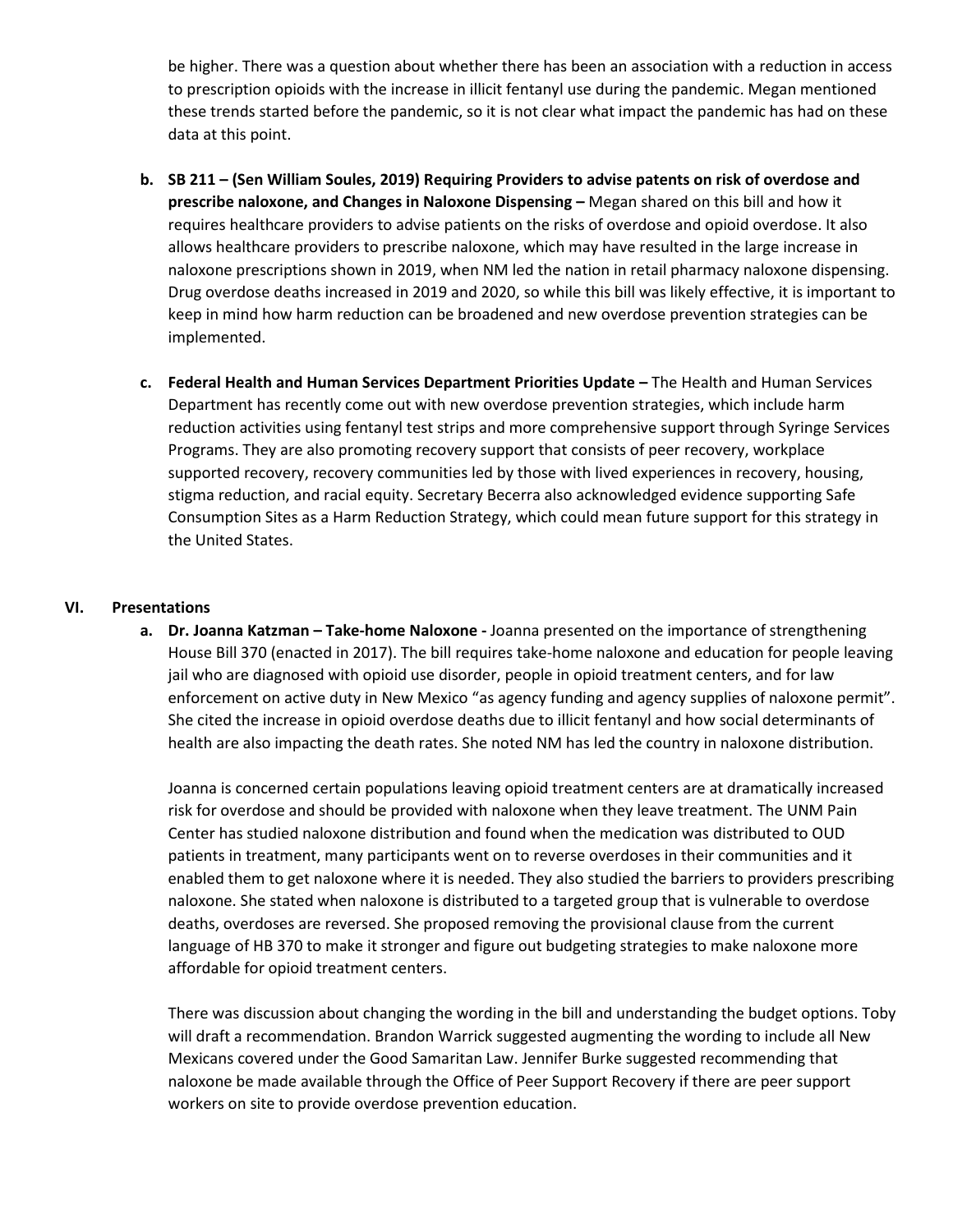Joanna requested a vote from the council to assess support for changing the language of HB 370. A straw vote was called, and the council approved Joanna pursuing the word change on the bill – Yes: 6 votes. Approved.

**b. Dr. Nas Manole – Interventional Pain Management and Health Policy –** Dr. Manole was unable to join the meeting.

# **VII. Subcommittee Updates and Recommendations -**

- **a. Methamphetamine Subcommittee:** Desiree Valdez reported the subcommittee met from June through September with great turn out and enthusiasm. She is working on a timeline for recommendations for the 2023 session. Main topics for recommendations: contingency management in treatment, mobile outreach unit coordination on a statewide level, and treatment duration. Other topics include economic incentives for treatment providers/centers in NM, and treatment gap analysis. The next meeting will be Wednesday, Nov 17th at 2PM.
	- i. Contact Desiree Valdez for more details and to get included on the email list for this group: [desiree.valdez@state.nm.us](mailto:desiree.valdez@state.nm.us)
- **b. Fentanyl Subcommittee:** Brandon Warrick proposed the subcommittee's past recommendation regarding fentanyl test strips be revisited considering the news from the federal government about promoting and implementing harm reduction activities. He also asked for support from the council on the recommendation about funding for injectable opioid treatment programs.
- **c.** The subcommittee will meet on Wednesday, November 24<sup>th</sup> at 2:30PM.
	- i. People who are interested in this subcommittee can contact Roxy Grajeda at: [Roxanne.Grajeda@state.nm.us](mailto:roxanne.grajeda@state.nm.us)
- **d. Integrative Pain Management Subcommittee:** Michael Pridham shared the governor signed a proclamation declaring October Chiropractic Health Month. In August Michael attended a meeting with other colleagues to present the recommendation about adding chiropractic medicine to Medicaid benefits to HSD and Medicaid. HSD and Medicaid folks suggested a pilot program to explore the recommendation. JC Moore presented to the Legislative Health & Human Services Committee in September about integrative treatments for overdose prevention. He also shared about the Chiropractic Medicare Coverage Modernization Act of 2021. The subcommittee will meet on Friday, November 12<sup>th</sup> at 1:30PM.
	- i. People who are interested in joining this subcommittee may contact Michael Pridham at: [michael@drpridham.com.](mailto:michael@drpridham.com)

# **VIII. Draft Recommendations based on April 16th presentations**

- a. Toby reviewed the draft recommendations and folks working on the recommendations summarized them briefly before a vote was taken on each one to approve the drafts.
	- i. **Recommendation:** Stigma regarding people who have drug use disorder and about treatment for this disorder should be addressed.
		- 1. Brandon said he will work on the wording of this recommendation
		- **2. Vote - Yes: 5 votes. Abstained: 1 vote. Approved.**
	- ii. **Recommendation:** NM Congressional Delegation should request that the secretary of the Health and Human Services Department include the Practice Guidelines for the Administration of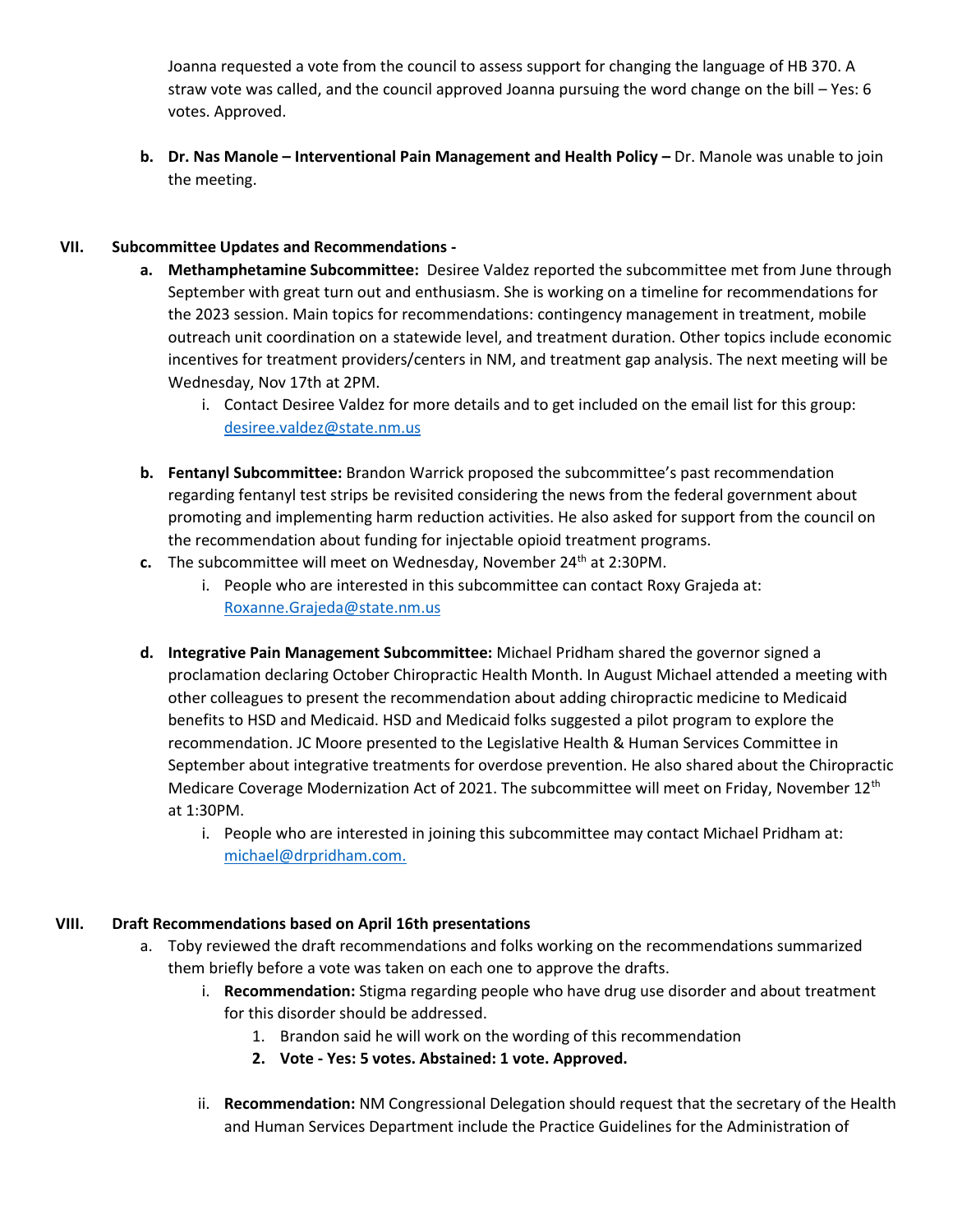Buprenorphine in Treating Opioid Use Disorder in the training required to prescribe and dispense buprenorphine for 30 or more patients for the X-Waiver program.

- **1. Vote - Yes: 5 votes. Abstained: 1 vote. Approved.**
- iii. **Recommendation:** NM Congressional Delegation should request that the secretary of the Health and Human Services Department develop a campaign to educate eligible prescribers about the change in the Practice Guidelines for the Administration of Buprenorphine in Treating Opioid Use Disorder and encourage providers to integrate treatment of substance use disorder into their practices.
	- **1. Vote - Yes: 5 votes. Abstained: 1 vote. Approved.**
- iv. **Recommendation:** The legislature should appropriate \$150,000 to fund a study to determine the feasibility and acceptability of an injectable opioid treatment program at the UNM Addiction & Substance Use Program.
	- **1. Vote - Yes: 5 votes. Abstained: 1 vote. Approved.**
- v. **Recommendation:** The NM Congressional Delegation should support the Chiropractic Medicare Coverage Modernization Act of 2021 (HR 2654), particularly the expansion of "Medicare coverage of chiropractic services to include all pain management and substance use disorder services provided by chiropractors, rather than only subluxation corrections through manual manipulation of the spine."
	- 1. There was discussion about chiropractic modalities being used in evidence-based ways for pain management. Medicare has guidelines for patient notes with cases getting chiropractic treatment for pain.
	- **2. Vote - Yes: 5 votes, No: 1 vote. Approved.**
- vi. **Recommendation:** The State of New Mexico should establish, fund, evaluate, and provide oversight for a statewide, sustainable drug-checking technology and communications system.
	- 1. Brandon shared how these types of systems exist in other states and with the rise of illicit fentanyl and analogues we need to take more steps to understand what is in the drug supply to address the situation quickly and effectively. There was a question about the language of this recommendation and the suggestion about making it more specific before becoming a finalized recommendation. The group agreed the recommendation should include the details from the research in the final recommendation.
	- **2. Vote: Yes: 5 votes. Abstained: 1 vote. Approved.**

### **IX. Next Meeting – December 10th, 2021, 1:30 – 3:30 PM, Location: WebEx**

**a.** Future Agenda Items: Ideas for presentations or possible presenters for the Advisory Council meeting can be sent to Toby: [toby.rosenblatt@state.nm.us](mailto:toby.rosenblatt@state.nm.us)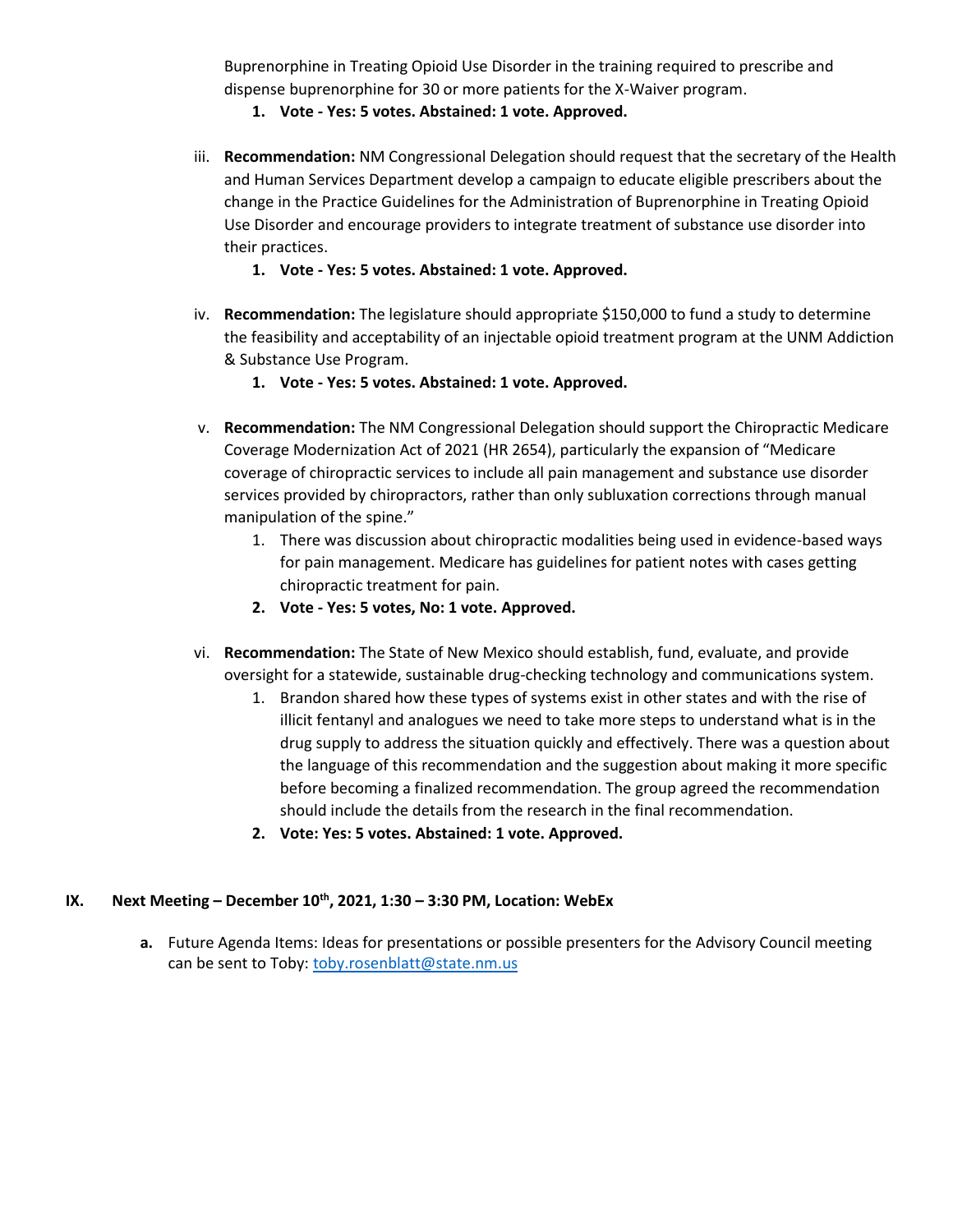# **Friday, December 10th, 2021** | **1:30PM-3:30 PM**

**Location: [WebEx Link](https://nmdoh.webex.com/nmdoh/j.php?MTID=m31c983c4d3e9c244b90d11c07c520447) Meeting ID:** 2499 553 5355 **Password:** 7jtJXpx5tK5 Or Call-In: **1-844-992-4726**

## **MEETING AGENDA**

- I. Introductions 10 min
- II. Review of Agenda 5 min
- III. Review of October 29th, 2021, Advisory Council Meeting Minutes 5 min
- IV. Council Membership Status Desiree Valdez 5 min
- V. Presentations
	- h. Dr. Joanna Katzman School-based drug misuse prevention programs 20 min.
	- i. Dr. Nas Manole Interventional Pain Management and Health Policy 20 min.
- VI. Subcommittee Updates and Recommendations 10 min
	- j. Methamphetamine Subcommittee Desiree Valdez
	- k. Fentanyl Subcommittee Brandon Warrick
	- l. Integrative Pain Management Subcommittee Michael Pridham
- VII. Draft Recommendations
- VIII. Next Meeting including proposed future agenda items TBD Location
	- m. Stanford Kemp Overdose Fatality Review
	- n. Others?
- IX. Transition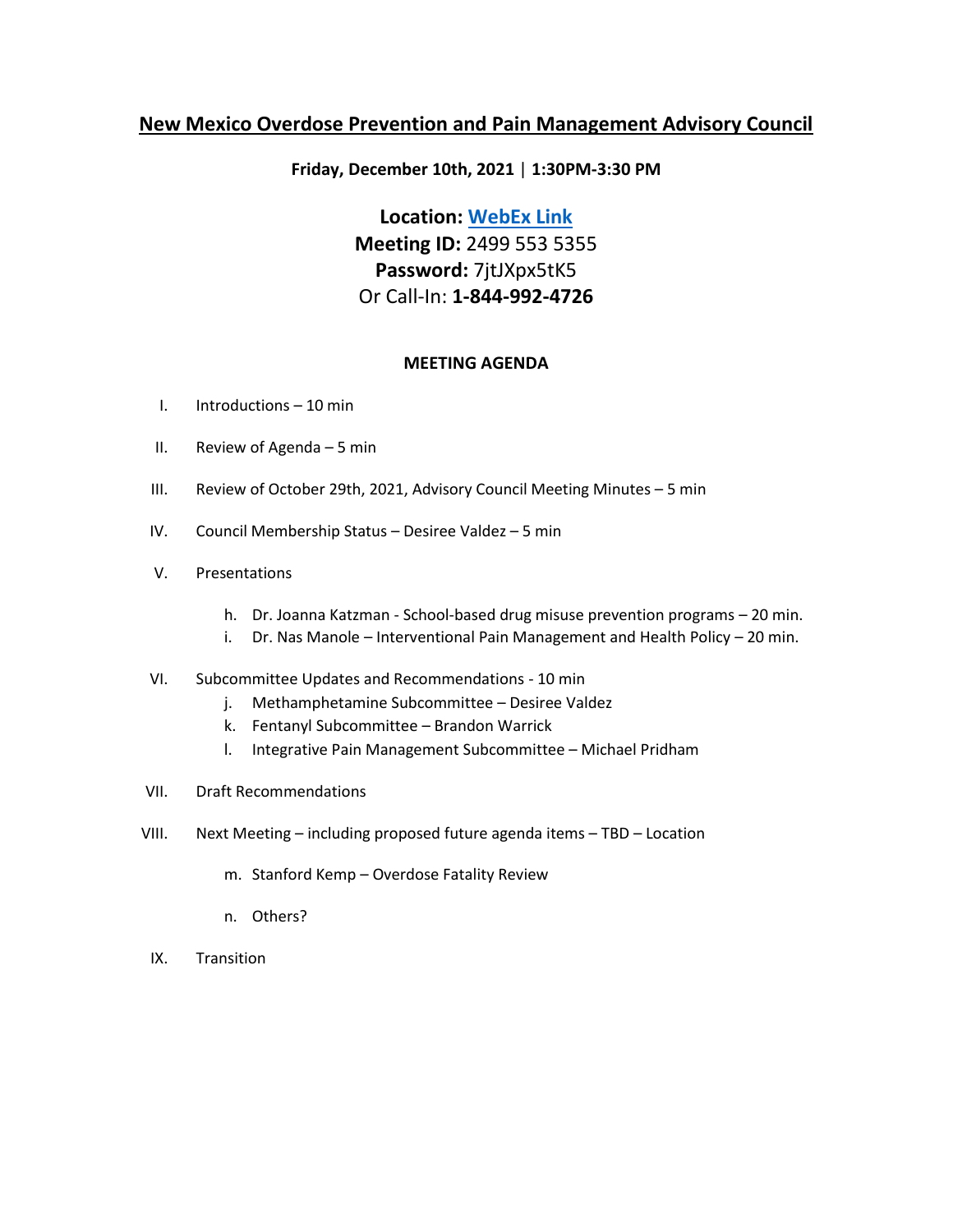# **Overdose Prevention and Pain Management Advisory Council Meeting Minutes**

**December 10th, 2021 | 1:30 to 3:30 PM Location:** WebEx

#### **COUNCIL MEMBER ATTENDANCE**

**PRESENT:** Jennifer Burke, Steve Jenkusky, Joanna Katzman, Frances Lovett, Brandon Warrick

**ABSENT:** Ernie Dole, Jason Flores, Ralph McClish, Cheranne McCracken, Troy Weisler

#### **QUORUM: No**

**Attendees:** Erica Abeyta, Mary Bartlett, Elizabeth Bisio, Miles Bonny, Carlos Briano, Amy Buesing, Alisha Campbell, Flor Cano-Soto, Jaime Davis, Gary French, Sondra Frank, Phillip Fuity, Manon Gouse, Roxanne Grajeda, Kimberly Greenberg, Elene Gusch, Brian Gutierrez, Melissa Heinz, Autumn Hobson, Athena Huckaby, LaShai Jake, Robert Kelly, Stanford Kemp, Andrew Knox, Naomi Lane, Andrea Lohse, Kathryn Lowerre, Pauly Maldonado, Nas Manole, Brenda Martinez, Matt Meehan, Brooke Parish, Hayley Peterson, Michael Pridham, Abigail Reese, Robert Rhyne, Michelle Rincon, Theresa Rosales, Toby Rosenblatt, Art Salazar, Joann Sanchez, Kathleen Schuster, Laura Schwartz, Michael Sievert, Aryan Showers, Samantha Storsberg, Dale Tinker, Chris Trujillo, Desiree Valdez, Raquel Guzman Vega, Dominick Zurlo

### **MEETING MINUTES**

### **I. Introductions**

**a.** There was not a quorum of the Advisory Council members

### **II. Review of Agenda**

**a.** The agenda was reviewed with the group. No changes were recommended.

## **III. Review of October 29th, 2021 Advisory Council Meeting Minutes**

- **a.** The minutes were reviewed with the group.
- **b.** Melissa Heinz mentioned she was unable to contribute to the discussion about take-home Narcan kits during the meeting in October but wanted to make sure community members know that under the Statewide Overdose Response grant, the Office of Substance Abuse Prevention, in conjunction with UNM, HSD can provide training and Narcan for personal carry and distribution for treatment facilities statewide.

## **IV.** Council Membership Status - Desiree Valdez

**a.** Desiree Valdez reported not hearing back from Melissa Salazar concerning appointments since the last Advisory Council meeting, but Phillip Fuity shared there has been progress on his application. Melissa has been in touch with questions about the Advisory Council meeting format. DV will continue to follow up with Melissa and work on providing any further updates to the council as they come up.

## **V. Presentations**

## **a. Dr. Joanna Katzman - School-based drug misuse prevention programs**

i. Joanna presented on the importance of school-based opioid education programs and adverse childhood events (ACEs) in youth. She shared current data about overdose deaths increasing over 30% during the pandemic. In 2019 there were over 4,000 overdose deaths among young adults according to CDC. Heroin was found in most of these deaths. She also shared about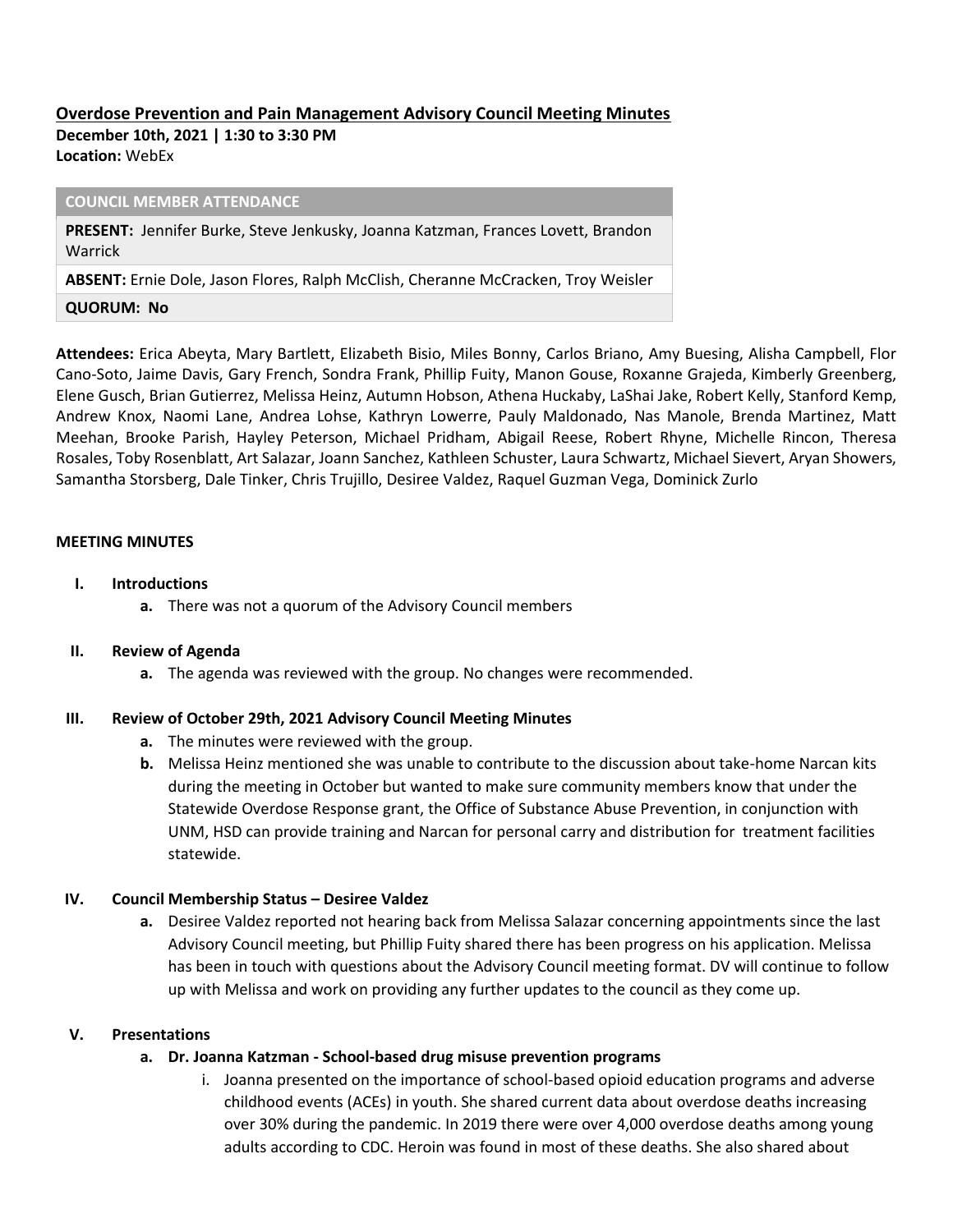school-based health centers (SBHCs), how they function, and who staffs them. These centers are helpful and supportive of the students and staff. The Adolescent Screening, Brief Intervention and Referral to Treatment (SBIRT), is an evidence-based method of prevention and early intervention that has been used in the past, but more research is needed to see how it can be used more widely. Adolescent SBIRT is not currently being used in one of the larger networks of SBHCs in northern New Mexico because there needs to be a network of providers available to accept referrals for treatment.

- ii. Joanna shared about ACEs and their connection to opioid use disorder (OUD). The ACEs tool is widely used to determine care for youth at risk for OUD. However, the questions asked can be triggering and support for the student and family should be provided when using it. She also mentioned DWI models of education might not translate well to work on opioid and methamphetamine use. Joanna said if she had the funds, she would get the SBHCs trained to use the ACEs tool and SBIRT model to refer youth for treatment. She also mentioned SBHCs also need to be equipped with Narcan.
- iii. There was discussion about activities in the Santa Fe Public School district to equip the schools with Narcan and training on dispensing it. Leadership in the district is supporting harm reduction educational programs, provided by the Drug Policy Alliance, in the schools. An Albuquerque SBHC is also working on training staff in Narcan dispensing for personal carry. OSAP is looking to work with the Office of School and Adolescent Health in NMDOH to get more trainings and Narcan into SBHCs.
- iv. Toby asked about SBIRT and the data collected by Human Services Department regarding the use of this tool. HSD did not have the data at the time he requested it because they collect the data regarding individual service. Toby was curious if HSD can provide this data. Kathryn Lowerre shared that Sindy Sacoman may know because she has done evaluation of SBIRT.
- v. Brandon Warrick shared UNM's Addiction Clinic at ASAP is prioritizing youth under 18 with substance use disorder and focusing on pregnant women, too. Shashwat Pandhi, MD, is a new specialist at the clinic who focuses on Child/Adolescent Psychiatry and Addiction Medicine and is working to develop support and care for youth at the clinic. Brandon also mentioned the importance of referral for SBIRT is connected to follow through and cited research which found that without follow through or providers to treat youth referred through SBIRT, the tool was comparable to giving someone a pamphlet.
- vi. Jennifer Burke mentioned that Albuquerque Public Schools had counselors who focused on substance and alcohol use before the pandemic. The counselors were called "Crossroads Counselors" and they worked with community partners to provide education in the schools. Youth who were identified as experiencing issues with substances or alcohol worked with the counselors in an 8-week program. The pandemic interrupted this work. Joann Sanchez asked what education is currently being provided to families to identify if their children are experiencing substance use issues. Jennifer said she wasn't aware of any education of this kind taking place and added education about substance use should be added to health education classes in schools.

### **b. Dr. Nas Manole – Interventional Pain Management and Health Policy**

i. Dr. Athanasios Manole and his intern, Jose Mendoza, presented on pain management in Dr. Manole's practice. They reviewed data about overdose and overdose deaths, naloxone, and the types of alternative therapies available for pain management (e.g. physical therapy, interventional pain management, manual therapy, and acupuncture). Most medical students are not aware of the various types of treatments available to manage a patient's pain besides prescriptions.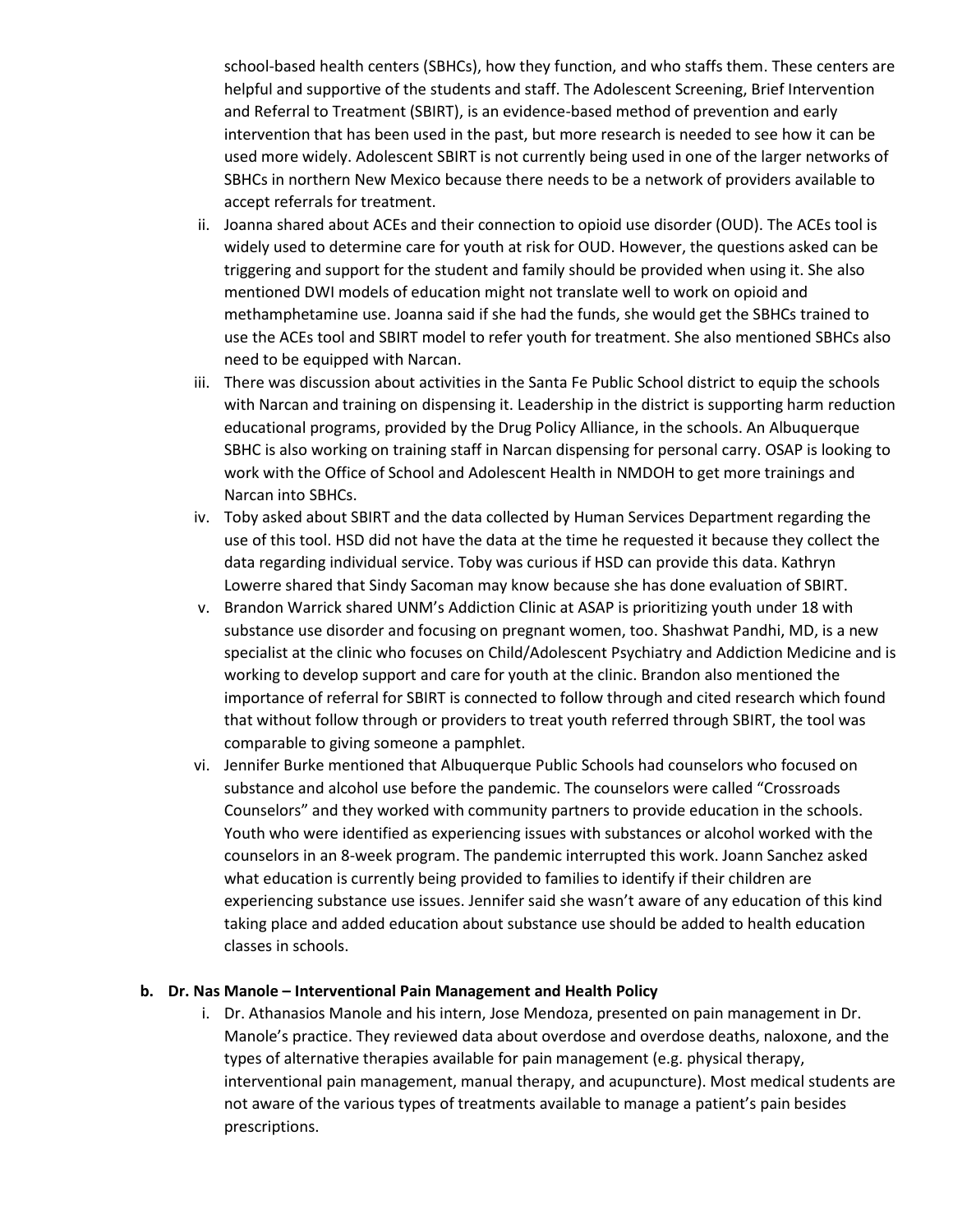- ii. Interventional pain management consists of nerve blocks, steroid injections, PRP injections, among other types of injections and spinal cord/peripheral stimulation therapies.
- iii. Dr. Manole shared his experiences treating pain patients. He mentioned patients being referred to his practice due to general practice doctors being reticent to prescribe opioids for long term pain management. He also shared about the openness of patients to try alternative treatments for pain versus wanting to continue opioids long term. Transitioning patients from opioids to suboxone can be part of pain management for some patients as they try other therapies. Screening patents for potential risks is another important element and providers can use a DIRE (Diagnosis, Risk, Intractability, and Efficacy) instrument when considering long-term opioid treatment. Monitoring patients with PMP checks, telehealth visits, and urinary drug screens is also part of patient care.
- iv. The challenges Dr. Manole and his staff experiences when treating patients are overprescribed opioids by other providers, financial burden of in-office and telehealth visits for patients, and required prior authorizations can be difficult to receive for interventional pain management therapies. Prior authorizations can cause delays in treatment due to time-consuming approval processes with insurance.
- v. Lobbying with state legislators to change prior authorization policy for interventional pain management, prescribing interventional pain management before opioids are prescribed for pain, and educating hospitals and physicians about interventional pain management therapies are all activities Dr. Manole would like to see take place to support patients and providers who practice pain management.
- vi. The question was raised about cannabis being prescribed for pain while a patient is also taking opioids. Dr. Manole mentioned medical cannabis can be used while using opioids and can help patients take less opioids over time. Athena Huckaby also shared how Dr. Robert Rhyne and his team of academic detailers working statewide teach primary care physicians and other providers managing chronic pain patients how the combination of cannabis and opioids have a non-harmful synergistic effect. This means patients using opioids can use medical cannabis to titrate themselves to reduce opioid use and prevent overdose. Dr. Rhyne has more information to share about this topic[: rrhyne@salud.unm.edu](mailto:rrhyne@salud.unm.edu)
- vii. Toby offered to work on drafting recommendations about interventional pain management and plans to follow up with Dr. Manole.
- viii. Dr. Nas Manole can be reached at: [doctormanole@outlook.com](mailto:doctormanole@outlook.com)

## **VI. Subcommittee Updates and Recommendations -**

- **a. Methamphetamine Subcommittee:** The subcommittee met in November to discuss next steps with the recommendation crafting process and intend to craft recommendations about making contingency management a covered treatment option, extending treatment duration timelines, and supporting statewide mobile outreach unit programs. There are three subgroups working on drafting recommendations covering these topics and the subcommittee will continue to meet monthly. The next meeting will take place on Wednesday, Dec. 22nd at 1PM.
	- i. Contact Desiree Valdez for more details and to get included on the email list for this group: [desiree.valdez@state.nm.us](mailto:desiree.valdez@state.nm.us)
- **b. Fentanyl Subcommittee:** Brandon Warrick shared there were proposals the committee worked on that the Advisory Council voted on in October. The subcommittee met in November and will meet on Wednesday, December 22<sup>nd</sup> at 2:30PM.
	- i. People who are interested in this subcommittee can contact Roxy Grajeda at: [Roxanne.Grajeda@state.nm.us](mailto:roxanne.grajeda@state.nm.us)